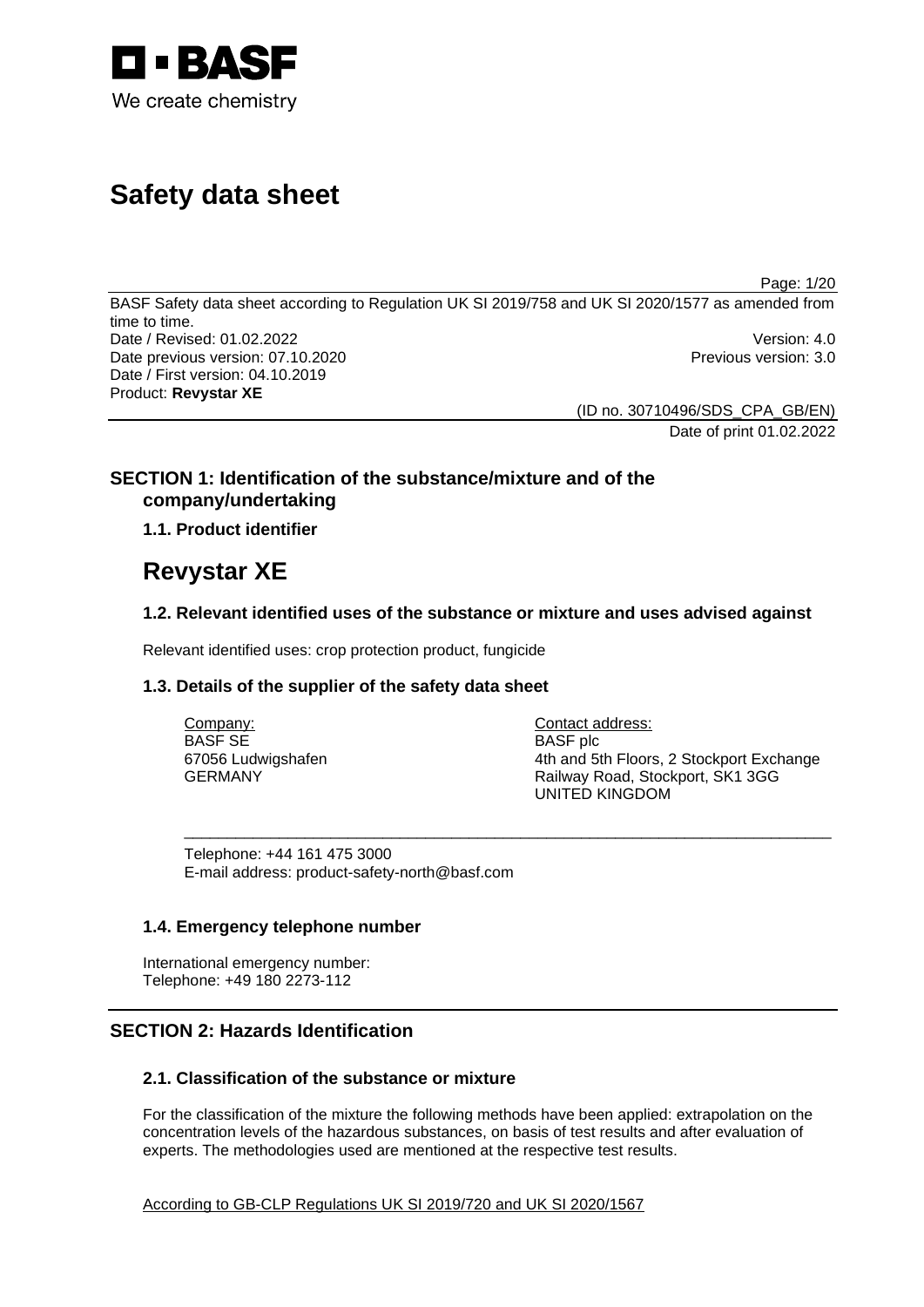BASF Safety data sheet according to Regulation UK SI 2019/758 and UK SI 2020/1577 as amended from time to time. Date / Revised: 01.02.2022 Version: 4.0 Date previous version: 07.10.2020 **Previous version: 3.0** Previous version: 3.0 Date / First version: 04.10.2019 Product: **Revystar XE** 

(ID no. 30710496/SDS\_CPA\_GB/EN) Date of print 01.02.2022

Page: 2/20

Acute Tox. 4 (oral) Skin Corr./Irrit. 2 Skin Sens. 1 Eye Dam./Irrit. 1 Acute Tox. 4 (Inhalation - mist) STOT SE 3 Repr. Additional category for effects on or via lactation. Aquatic Chronic 2

For the classifications not written out in full in this section the full text can be found in section 16.

# **2.2. Label elements**

Globally Harmonized System (GHS) in accordance with UK regulations.

Pictogram:



Signal Word: Danger

| <b>Hazard Statement:</b> |                                                                                              |
|--------------------------|----------------------------------------------------------------------------------------------|
| H302                     | Harmful if swallowed.                                                                        |
| H <sub>315</sub>         | Causes skin irritation.                                                                      |
| H317                     | May cause an allergic skin reaction.                                                         |
| H318                     | Causes serious eye damage.                                                                   |
| H332                     | Harmful if inhaled.                                                                          |
| H <sub>335</sub>         | May cause respiratory irritation.                                                            |
| H362                     | May cause harm to breast-fed children.                                                       |
| H411                     | Toxic to aquatic life with long lasting effects.                                             |
| EUH401                   | To avoid risks to human health and the environment, comply with the<br>instructions for use. |
|                          |                                                                                              |

Precautionary Statement:

- P101 If medical advice is needed, have product container or label at hand. P102 Keep out of reach of children.
- P103 Read carefully and follow all instructions.

Precautionary Statements (Prevention):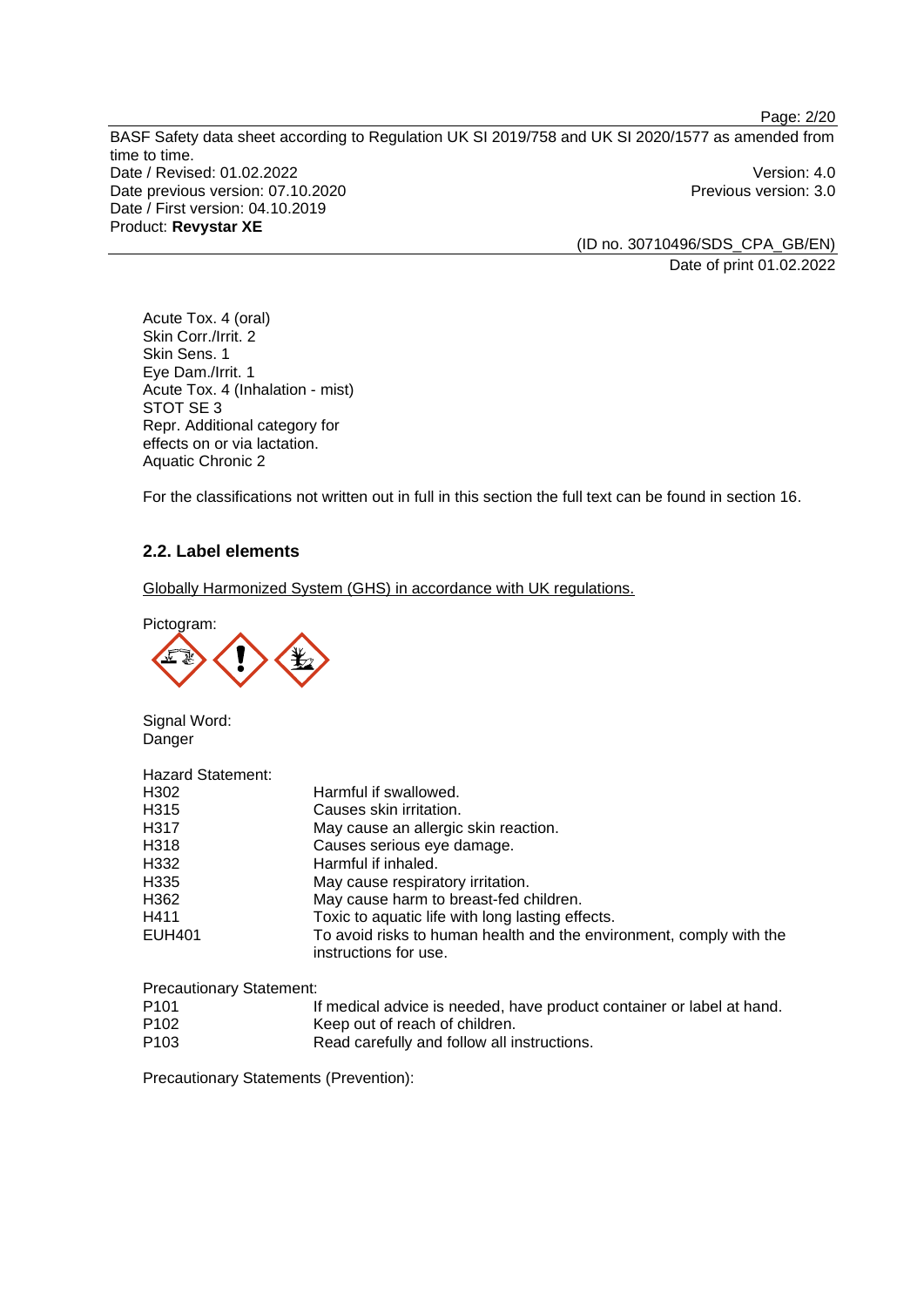Page: 3/20

BASF Safety data sheet according to Regulation UK SI 2019/758 and UK SI 2020/1577 as amended from time to time. Date / Revised: 01.02.2022 Version: 4.0 Date previous version: 07.10.2020 **Previous version: 3.0** Previous version: 3.0 Date / First version: 04.10.2019 Product: **Revystar XE** 

(ID no. 30710496/SDS\_CPA\_GB/EN) Date of print 01.02.2022

| P <sub>201</sub><br>P <sub>260</sub><br>P <sub>263</sub><br>P <sub>264</sub><br>P270<br>P271<br>P272<br>P273<br>P <sub>280</sub> | Obtain special instructions before use.<br>Do not breathe mist/spray.<br>Avoid contact during pregnancy and while nursing.<br>Wash contaminated body parts thoroughly after handling.<br>Do not eat, drink or smoke when using this product.<br>Use only outdoors or in a well-ventilated area.<br>Contaminated work clothing should not be allowed out of the workplace.<br>Avoid release to the environment.<br>Wear protective gloves/clothing/eye protection. |
|----------------------------------------------------------------------------------------------------------------------------------|-------------------------------------------------------------------------------------------------------------------------------------------------------------------------------------------------------------------------------------------------------------------------------------------------------------------------------------------------------------------------------------------------------------------------------------------------------------------|
| Precautionary Statements (Response):                                                                                             |                                                                                                                                                                                                                                                                                                                                                                                                                                                                   |
| $P304 + P340$                                                                                                                    | IF INHALED: Remove person to fresh air and keep comfortable for<br>breathing.                                                                                                                                                                                                                                                                                                                                                                                     |
| $P305 + P351 + P338$                                                                                                             | IF IN EYES: Rinse cautiously with water for several minutes. Remove<br>contact lenses, if present and easy to do. Continue rinsing.                                                                                                                                                                                                                                                                                                                               |
| $P308 + P311$<br>P310<br>P330                                                                                                    | IF exposed or concerned: Call a POISON CENTER or physician.<br>Immediately call a POISON CENTER or physician.<br>Rinse mouth                                                                                                                                                                                                                                                                                                                                      |
| $P333 + P313$<br>P362 + P364<br>P391                                                                                             | If skin irritation or rash occurs: Get medical attention.<br>Take off contaminated clothing and wash it before reuse.<br>Collect spillage.                                                                                                                                                                                                                                                                                                                        |
| Precautionary Statements (Storage):                                                                                              |                                                                                                                                                                                                                                                                                                                                                                                                                                                                   |
| P403 + P233<br>P405                                                                                                              | Store in a well-ventilated place. Keep container tightly closed.<br>Store locked up.                                                                                                                                                                                                                                                                                                                                                                              |
| Precautionary Statements (Disposal):<br>P <sub>501</sub>                                                                         | Dispose of contents/container to a licensed hazardous-waste disposal<br>contractor or collection site except for empty clean containers which can<br>be disposed of as non-hazardous waste.                                                                                                                                                                                                                                                                       |
|                                                                                                                                  |                                                                                                                                                                                                                                                                                                                                                                                                                                                                   |

Labeling of special preparations (GHS): May produce an allergic reaction.

According to GB-CLP Regulations UK SI 2019/720 and UK SI 2020/1567

Hazard determining component(s) for labelling: 1H-Pyrazole-4-carboxamide, 3-(difluoromethyl)-1 methyl-N-(3',4',5'-trifluoro[1,1'-biphenyl]-2-yl)-; Fluxapyroxad, 1H-1,2,4-Triazole-1-ethanol, α-[4-(4 chlorophenoxy)-2-(trifluoromethyl)phenyl]-α-methyl-, N,N-Dimethyldecan-1-amide, N,N-**Dimethyloctanamide** 

# **2.3. Other hazards**

According to GB-CLP Regulations UK SI 2019/720 and UK SI 2020/1567

See section 12 - Results of PBT and vPvB assessment.

If applicable information is provided in this section on other hazards which do not result in classification but which may contribute to the overall hazards of the substance or mixture.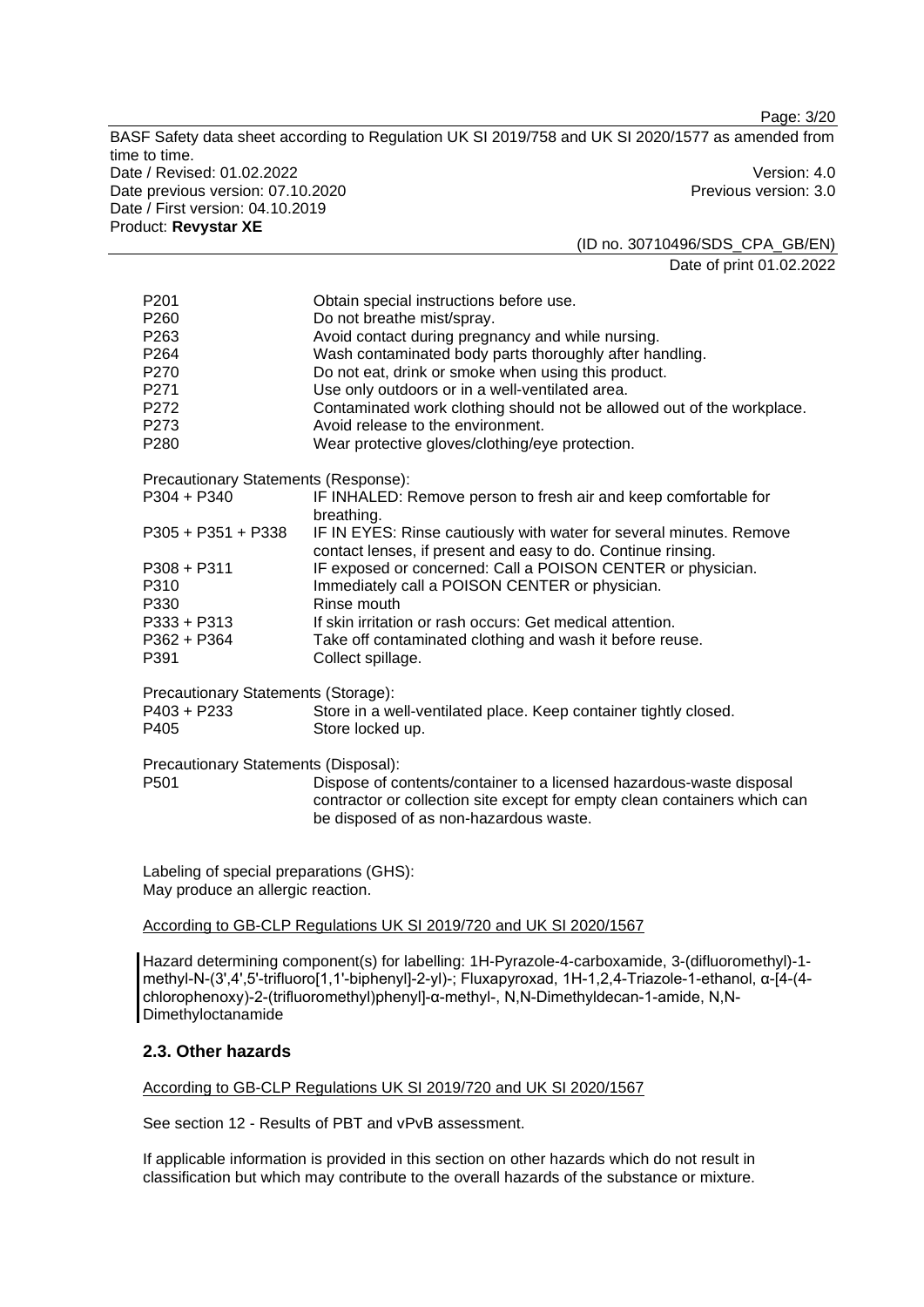Page: 4/20 BASF Safety data sheet according to Regulation UK SI 2019/758 and UK SI 2020/1577 as amended from time to time. Date / Revised: 01.02.2022 Version: 4.0 Date previous version: 07.10.2020 **Previous version: 3.0** Previous version: 3.0 Date / First version: 04.10.2019 Product: **Revystar XE** 

> (ID no. 30710496/SDS\_CPA\_GB/EN) Date of print 01.02.2022

# **SECTION 3: Composition/Information on Ingredients**

# **3.1. Substances**

Not applicable

# **3.2. Mixtures**

### Chemical nature

crop protection product, fungicide

Hazardous ingredients (GHS) According to GB-CLP Regulations UK SI 2019/720 and UK SI 2020/1567

1H-1,2,4-Triazole-1-ethanol, α-[4-(4-chlorophenoxy)-2-(trifluoromethyl)phenyl]-α-methyl-

Content (W/W): 9.89 % CAS Number: 1417782-03-6 Skin Sens. 1 Aquatic Acute 1 Aquatic Chronic 1 M-factor acute: 1 M-factor chronic: 1 H317, H400, H410

1H-Pyrazole-4-carboxamide, 3-(difluoromethyl)-1-methyl-N-(3',4',5'-trifluoro[1,1'-biphenyl]-2-yl)-; Fluxapyroxad

Content (W/W): 4.7 % CAS Number: 907204-31-3

Repr. Add. cat. lact. Aquatic Acute 1 Aquatic Chronic 1 M-factor acute: 1 M-factor chronic: 1 H362, H400, H410

N,N-Dimethyldecan-1-amide

Content (W/W):  $<$  25 % CAS Number: 14433-76-2 EC-Number: 238-405-1 REACH registration number: 01- 2119485027-36

Skin Corr./Irrit. 2 Eye Dam./Irrit. 2 STOT SE 3 (irr. to respiratory syst.) Aquatic Chronic 3 H319, H315, H335, H412

N,N-Dimethyloctanamide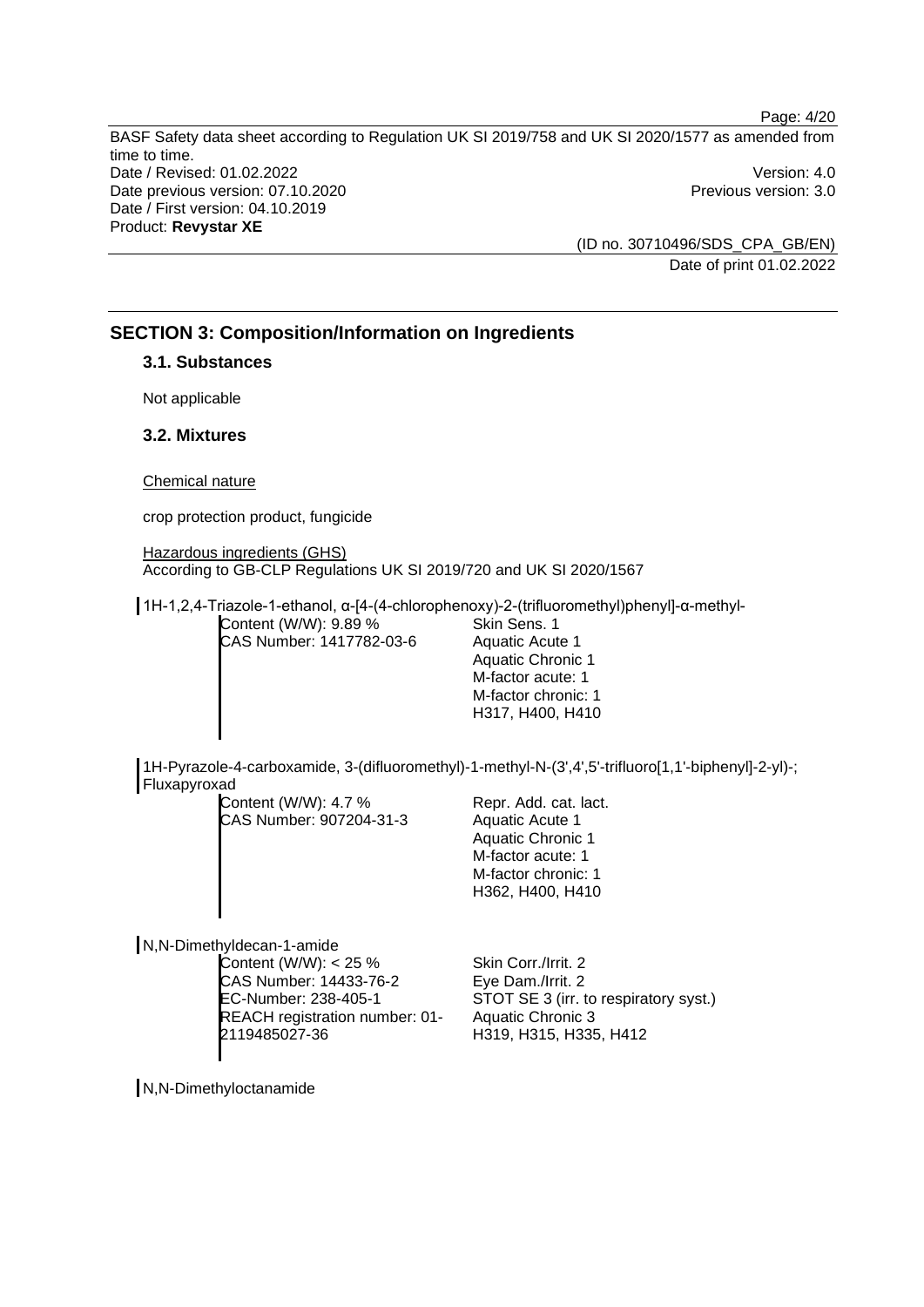Page: 5/20

BASF Safety data sheet according to Regulation UK SI 2019/758 and UK SI 2020/1577 as amended from time to time. Date / Revised: 01.02.2022 Version: 4.0 Date previous version: 07.10.2020 **Previous version: 3.0** Previous version: 3.0 Date / First version: 04.10.2019 Product: **Revystar XE**  (ID no. 30710496/SDS\_CPA\_GB/EN) Date of print 01.02.2022 Content (W/W): < 20 % Skin Corr./Irrit. 2

| CAS Number: 1118-92-9<br>EC-Number: 214-272-5<br>2119974106-36                                                         | REACH registration number: 01-                               | Eye Dam./Irrit. 1<br>STOT SE 3 (irr. to respiratory syst.)<br>H318, H315, H335                              |
|------------------------------------------------------------------------------------------------------------------------|--------------------------------------------------------------|-------------------------------------------------------------------------------------------------------------|
| Hydrocarbons, C10-C13, aromatics, < 1% naphthalen<br>Content (W/W): $<$ 10 %<br>2119451097-39                          | REACH registration number: 01-                               | Asp. Tox. 1<br><b>Aquatic Chronic 2</b><br>H304, H411<br><b>EUH066</b>                                      |
| acetophenone                                                                                                           |                                                              |                                                                                                             |
| Content (W/W): $<$ 10 %<br><b>CAS Number: 98-86-2</b><br>EC-Number: 202-708-7<br>2119533169-37                         | REACH registration number: 01-<br>INDEX-Number: 606-042-00-1 | Acute Tox. 4 (oral)<br>Eye Dam./Irrit. 2<br>H319, H302                                                      |
| Content (W/W): $<$ 10 %<br>CAS Number: 99734-09-5                                                                      |                                                              | Poly(oxy-1,2-ethanediyl), .alpha.-[tris(1-phenylethyl)phenyl]-.omega.-hydroxy-<br>Aquatic Chronic 3<br>H412 |
| Methyl-Oxirane, Blockpolymer with Oxirane, Monoisotridecyl ether<br>Content (W/W): $<$ 10 %<br>CAS Number: 196823-11-7 |                                                              | Eye Dam./Irrit. 2<br>H319                                                                                   |
| 2-Pyrrolidone                                                                                                          |                                                              |                                                                                                             |
| Content (W/W): $< 0.3 %$<br>CAS Number: 616-45-5<br>EC-Number: 210-483-1<br>2119475471-37                              | REACH registration number: 01-                               | Eye Dam./Irrit. 2<br>Repr. 1B (unborn child)<br>H319, H360D<br>Specific concentration limit:                |

For the classifications not written out in full in this section, including the hazard classes and the hazard statements, the full text is listed in section 16.

Repr. 1B, unborn child: 3 %

# **SECTION 4: First-Aid Measures**

# **4.1. Description of first aid measures**

Show container, label and/or safety data sheet to physician.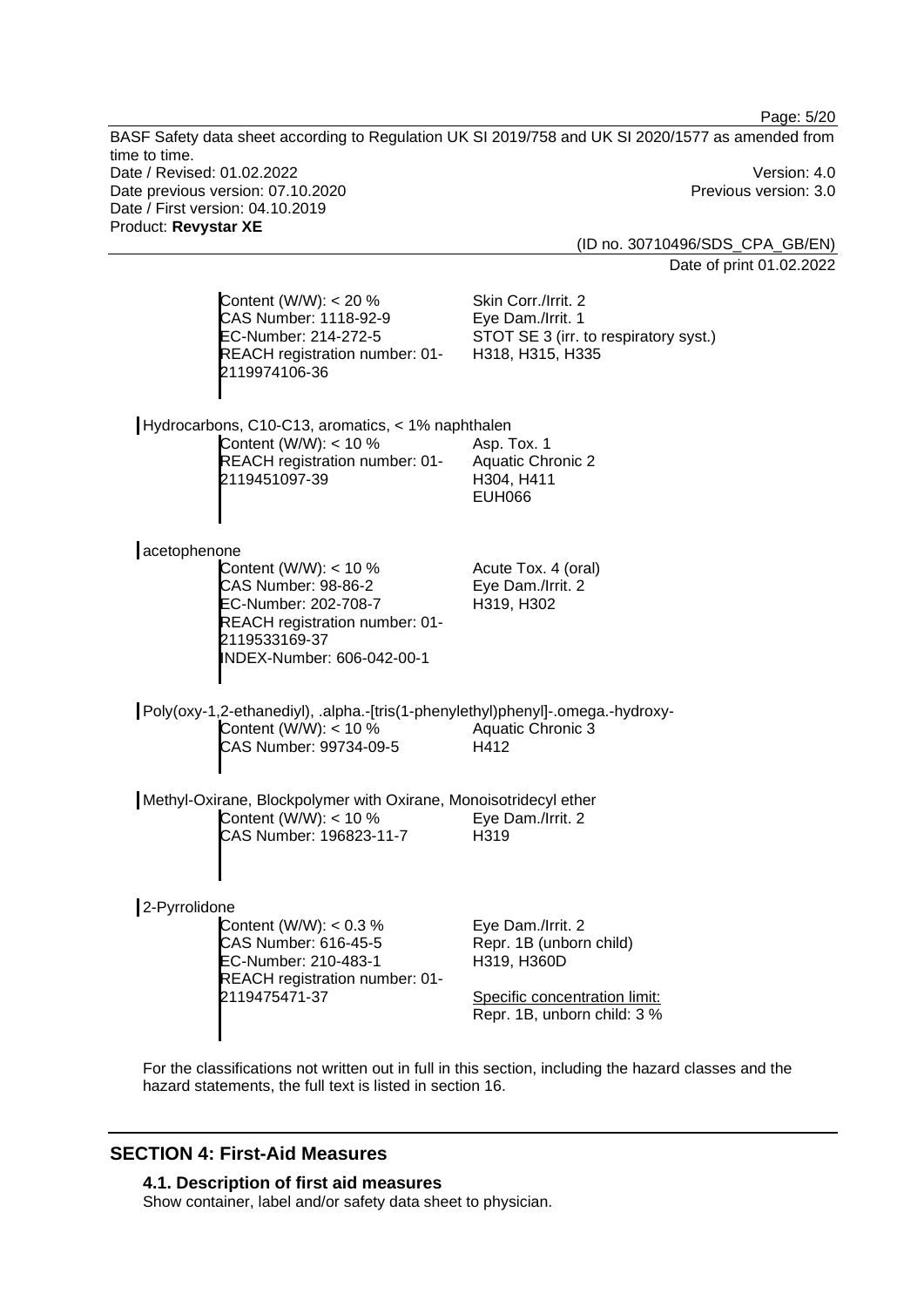Page: 6/20

BASF Safety data sheet according to Regulation UK SI 2019/758 and UK SI 2020/1577 as amended from time to time. Date / Revised: 01.02.2022 Version: 4.0 Date previous version: 07.10.2020 **Previous version: 3.0** Previous version: 3.0 Date / First version: 04.10.2019 Product: **Revystar XE** 

(ID no. 30710496/SDS\_CPA\_GB/EN) Date of print 01.02.2022

First aid personnel should pay attention to their own safety. If the patient is likely to become unconscious, place and transport in stable sideways position (recovery position). Immediately remove contaminated clothing.

If inhaled: Keep patient calm, remove to fresh air.

On skin contact: Wash thoroughly with soap and water

On contact with eyes: Wash affected eyes for at least 15 minutes under running water with eyelids held open.

On ingestion: Rinse mouth and then drink 200-300 ml of water.

### **4.2. Most important symptoms and effects, both acute and delayed**

Symptoms: Information, i.e. additional information on symptoms and effects may be included in the GHS labeling phrases available in Section 2 and in the Toxicological assessments available in Section 11., (Further) symptoms and / or effects are not known so far

### **4.3. Indication of any immediate medical attention and special treatment needed**

Treatment: Symptomatic treatment (decontamination, vital functions).

# **SECTION 5: Fire-Fighting Measures**

**5.1. Extinguishing media** 

Suitable extinguishing media: water spray, dry powder, foam, carbon dioxide

### **5.2. Special hazards arising from the substance or mixture**

Endangering substances: carbon monoxide, Carbon dioxide, hydrogen fluoride, hydrogen chloride, nitrogen oxides, sulfur oxides, halogenated compounds

Advice: The substances/groups of substances mentioned can be released in case of fire.

# **5.3. Advice for fire-fighters**

Special protective equipment: Wear self-contained breathing apparatus and chemical-protective clothing.

### Further information:

Keep containers cool by spraying with water if exposed to fire. In case of fire and/or explosion do not breathe fumes. Collect contaminated extinguishing water separately, do not allow to reach sewage or effluent systems. Dispose of fire debris and contaminated extinguishing water in accordance with official regulations.

# **SECTION 6: Accidental Release Measures**

**6.1. Personal precautions, protective equipment and emergency procedures**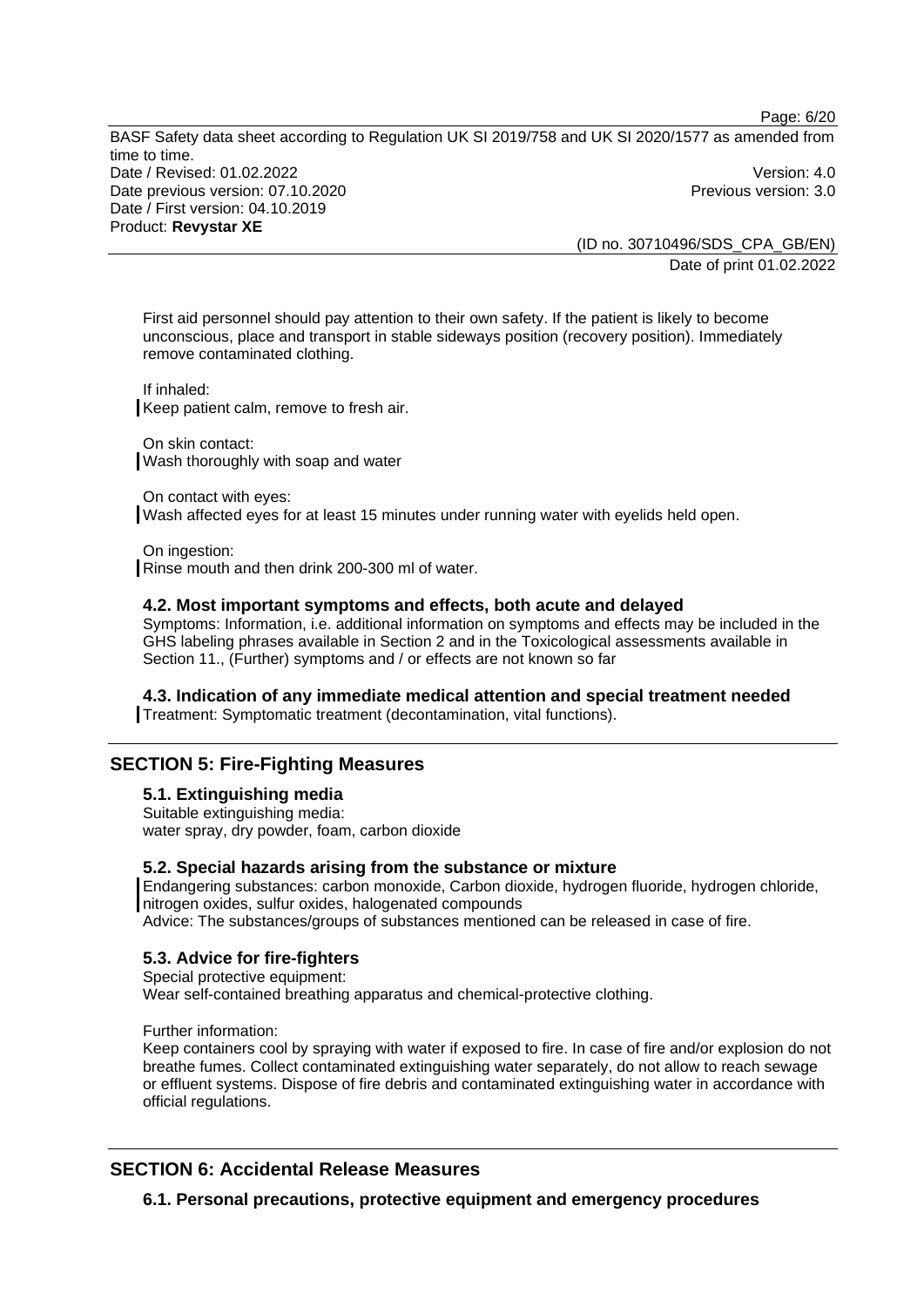Page: 7/20

BASF Safety data sheet according to Regulation UK SI 2019/758 and UK SI 2020/1577 as amended from time to time. Date / Revised: 01.02.2022 Version: 4.0 Date previous version: 07.10.2020 **Previous version: 3.0** Previous version: 3.0 Date / First version: 04.10.2019 Product: **Revystar XE** 

(ID no. 30710496/SDS\_CPA\_GB/EN) Date of print 01.02.2022

Do not breathe vapour/spray. Use personal protective clothing. Avoid contact with the skin, eyes and clothing.

### **6.2. Environmental precautions**

Do not discharge into the subsoil/soil. Do not discharge into drains/surface waters/groundwater.

Do not allow contamination of public drains or surface or ground waters. Inform local water plc if spillage enters drains and the Environment Agency (England & Wales), the Scottish Environmental Protection Agency (Scotland), or the Environment and Heritage Service (Northern Ireland) if it enters surface or ground waters. Keep people and animals away.

### **6.3. Methods and material for containment and cleaning up**

For small amounts: Pick up with suitable absorbent material (e.g. sand, sawdust, general-purpose binder, kieselguhr).

For large amounts: Dike spillage. Pump off product.

Dispose of absorbed material in accordance with regulations. Collect waste in suitable containers, which can be labeled and sealed. Clean contaminated floors and objects thoroughly with water and detergents, observing environmental regulations. Wear suitable protective equipment.

### **6.4. Reference to other sections**

Information regarding exposure controls/personal protection and disposal considerations can be found in section 8 and 13.

# **SECTION 7: Handling and Storage**

### **7.1. Precautions for safe handling**

No special measures necessary if stored and handled correctly. Ensure thorough ventilation of stores and work areas. When using do not eat, drink or smoke. Hands and/or face should be washed before breaks and at the end of the shift.

Protection against fire and explosion:

Vapours may form ignitable mixture with air. Prevent electrostatic charge - sources of ignition should be kept well clear - fire extinguishers should be kept handy.

# **7.2. Conditions for safe storage, including any incompatibilities**

Segregate from foods and animal feeds.

Further information on storage conditions: Keep away from heat. Protect from direct sunlight.

Protect from temperatures below: -10 °C

Changes in the properties of the product may occur if substance/product is stored below indicated temperature for extended periods of time.

Protect from temperatures above: 40 °C

Changes in the properties of the product may occur if substance/product is stored above indicated temperature for extended periods of time.

# **7.3. Specific end use(s)**

For the relevant identified use(s) listed in Section 1 the advice mentioned in this section 7 is to be observed.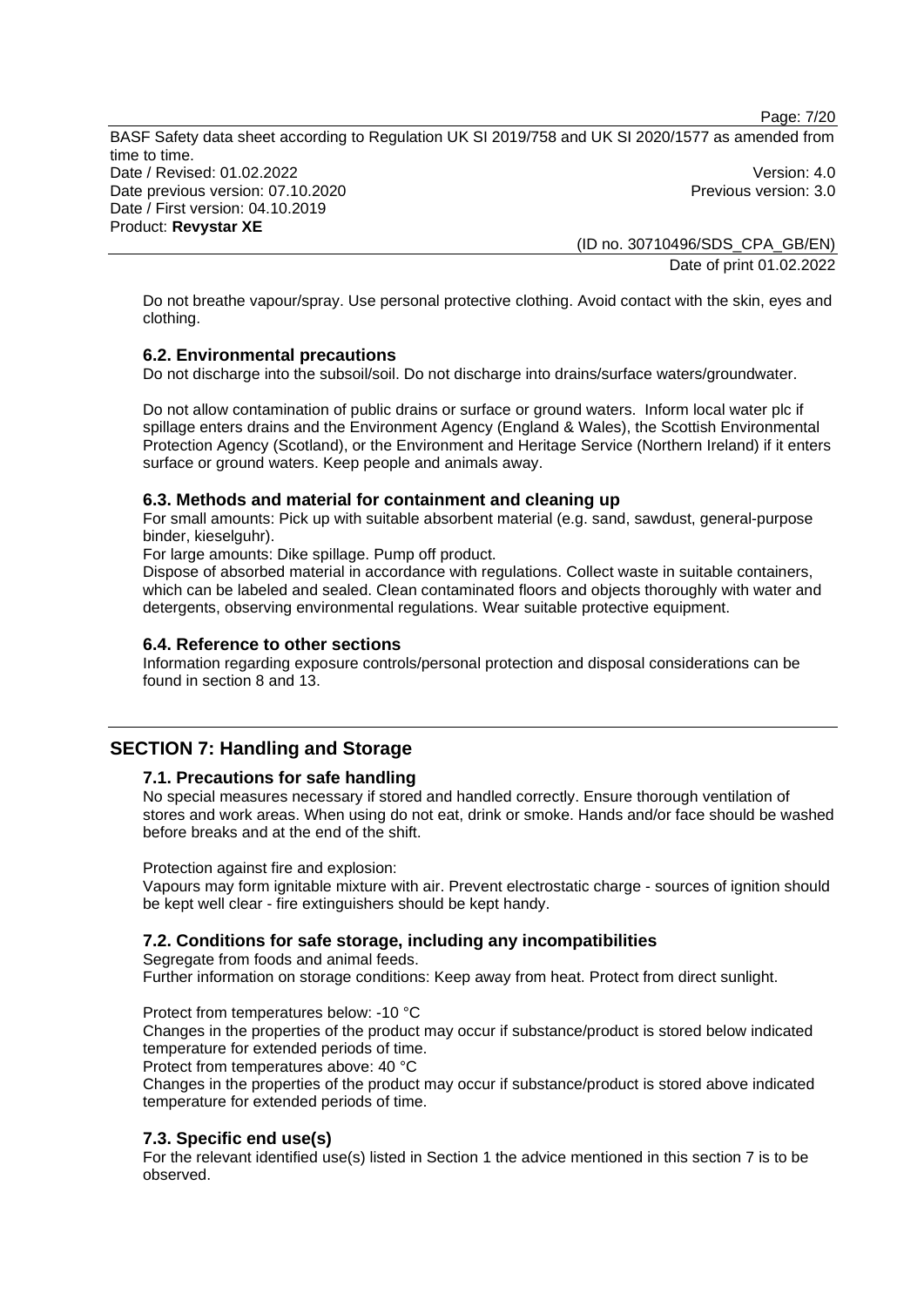BASF Safety data sheet according to Regulation UK SI 2019/758 and UK SI 2020/1577 as amended from time to time. Date / Revised: 01.02.2022 Version: 4.0 Date previous version: 07.10.2020 **Previous version: 3.0** Previous version: 3.0 Date / First version: 04.10.2019 Product: **Revystar XE** 

(ID no. 30710496/SDS\_CPA\_GB/EN) Date of print 01.02.2022

# **SECTION 8: Exposure Controls/Personal Protection**

# **8.1. Control parameters**

Components with occupational exposure limits

Refer to the current edition of HSE Guidance Note EH40 Occupational Exposure Limits (United Kingdom). For normal use and handling refer to the product label/leaflet.

No substance specific occupational exposure limits known.

# **8.2. Exposure controls**

### Personal protective equipment

Respiratory protection:

Suitable respiratory protection for lower concentrations or short-term effect: Combination filter for gases/vapours of organic, inorganic, acid inorganic, alkaline compounds and toxic particles (e. g. EN 14387 Type ABEK-P3)

Hand protection:

Suitable chemical resistant safety gloves (EN ISO 374-1) also with prolonged, direct contact (Recommended: Protective index 6, corresponding > 480 minutes of permeation time according to EN ISO 374-1): E.g. nitrile rubber (0.4 mm), chloroprene rubber (0.5 mm), butyl rubber (0.7 mm) etc.

Eye protection: Safety glasses with side-shields (frame goggles) (e.g. EN 166)

Body protection:

Body protection must be chosen depending on activity and possible exposure, e.g. apron, protecting boots, chemical-protection suit (according to EN 14605 in case of splashes or EN ISO 13982 in case of dust).

General safety and hygiene measures

The statements on personal protective equipment in the instructions for use apply when handling crop-protection agents in final-consumer packing. Wearing of closed work clothing is recommended. Store work clothing separately. Keep away from food, drink and animal feeding stuffs.

# **SECTION 9: Physical and Chemical Properties**

# **9.1. Information on basic physical and chemical properties**

Form: liquid Colour: dark yellow Odour: mild, aromatic Odour threshold:

Not determined since harmful by inhalation.

Page: 8/20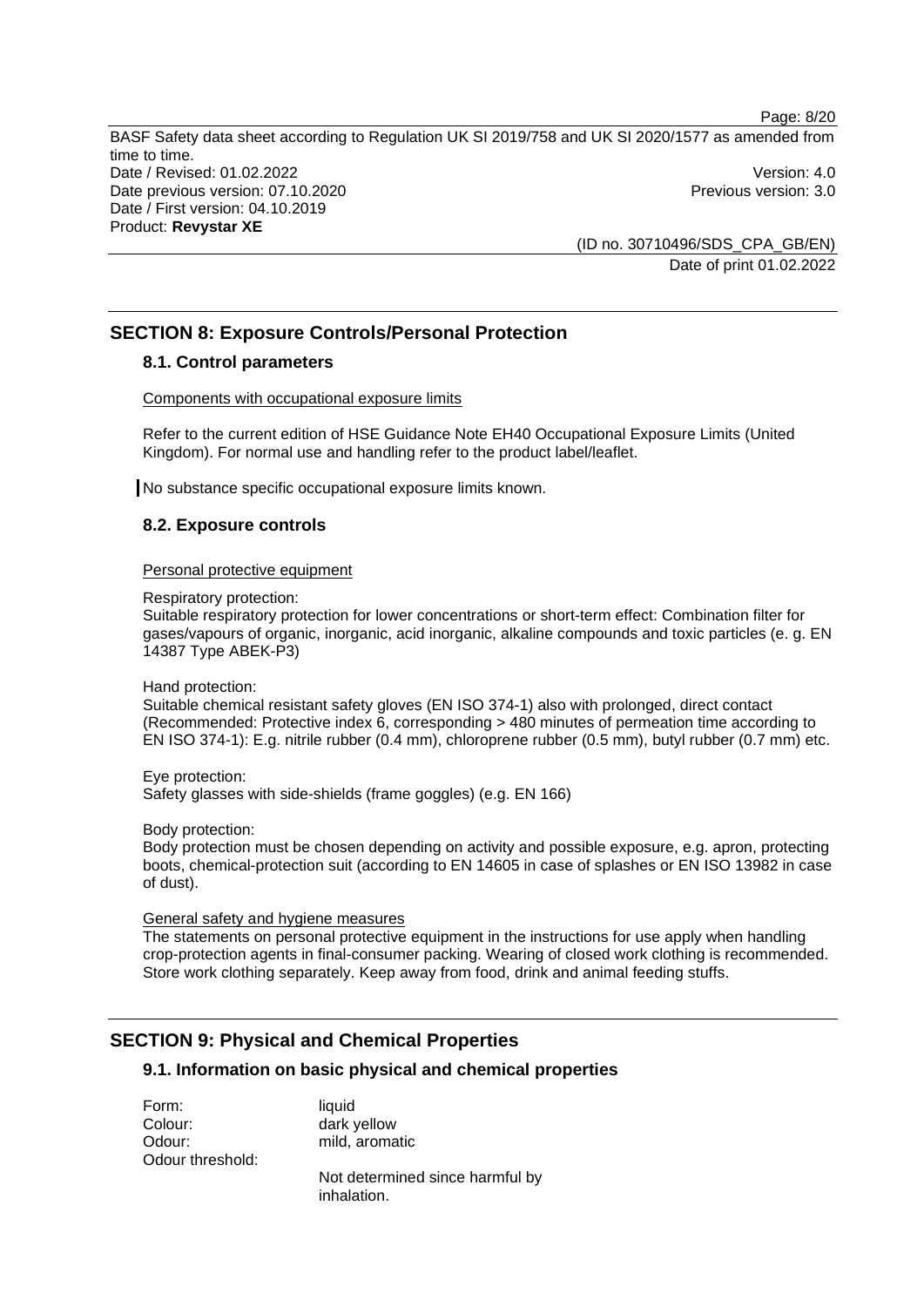BASF Safety data sheet according to Regulation UK SI 2019/758 and UK SI 2020/1577 as amended from time to time. Date / Revised: 01.02.2022 Version: 4.0 Date previous version: 07.10.2020 **Previous version: 3.0** Previous version: 3.0 Date / First version: 04.10.2019 Product: **Revystar XE** 

(ID no. 30710496/SDS\_CPA\_GB/EN) Date of print 01.02.2022

| pH value:                      | approx. $5 - 7$                                                        |
|--------------------------------|------------------------------------------------------------------------|
|                                | (CIPAC standard water D, 1 %(m),                                       |
|                                | 23 °C                                                                  |
| Freezing point:                | < -20 °C                                                               |
| Boiling point:                 | > 190 °C                                                               |
|                                | The statements are based on the                                        |
|                                | properties of the individual                                           |
|                                | components.<br>112 °C                                                  |
| Flash point:                   |                                                                        |
| Evaporation rate:              | not applicable                                                         |
| Flammability:                  | not applicable                                                         |
| Lower explosion limit:         |                                                                        |
|                                | As a result of our experience with this                                |
|                                | product and our knowledge of its                                       |
|                                | composition we do not expect any                                       |
|                                | hazard as long as the product is used                                  |
|                                | appropriately and in accordance with                                   |
|                                | the intended use.                                                      |
| Upper explosion limit:         |                                                                        |
|                                | As a result of our experience with this                                |
|                                | product and our knowledge of its                                       |
|                                | composition we do not expect any                                       |
|                                | hazard as long as the product is used                                  |
|                                | appropriately and in accordance with                                   |
|                                | the intended use.                                                      |
| Ignition temperature:          | 380 °C                                                                 |
| Vapour pressure:               | approx. 1 hPa                                                          |
|                                | (15 °C)<br>Information applies to the solvent.                         |
| Density:                       | approx. 1.02 g/cm3                                                     |
|                                | (20 °C)                                                                |
| Relative vapour density (air): |                                                                        |
|                                | not applicable                                                         |
| Solubility in water:           | emulsifiable                                                           |
|                                | Partitioning coefficient n-octanol/water (log Kow):                    |
|                                | not applicable                                                         |
|                                | Thermal decomposition: 320 °C, 20 kJ/kg, (DSC (OECD 113))              |
|                                | Not a substance liable to self-decomposition according to UN transport |
|                                | regulations, class 4.1.                                                |
| Viscosity, dynamic:            | approx. 76 mPa.s<br>(OECD 114)                                         |
|                                | (20 °C, 100 1/s)                                                       |
| Explosion hazard:              | not explosive                                                          |
| Fire promoting properties:     | not fire-propagating                                                   |

# **9.2. Other information**

Other Information:

The product has not been tested. The statement has been derived from substances/products of a similar structure or composition.

Page: 9/20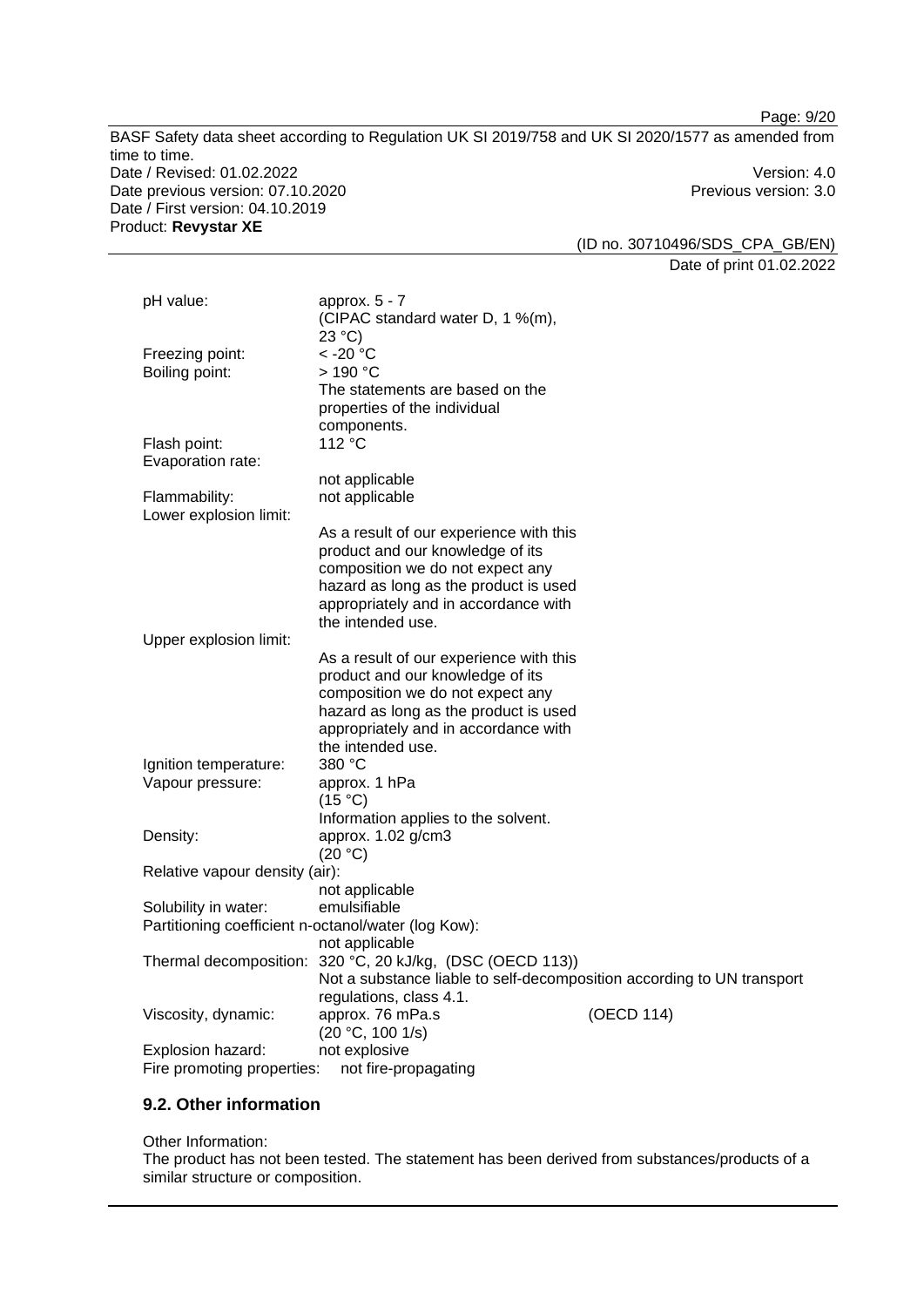Page: 10/20

BASF Safety data sheet according to Regulation UK SI 2019/758 and UK SI 2020/1577 as amended from time to time. Date / Revised: 01.02.2022 Version: 4.0 Date previous version: 07.10.2020 **Previous version: 3.0** Previous version: 3.0 Date / First version: 04.10.2019 Product: **Revystar XE** 

> (ID no. 30710496/SDS\_CPA\_GB/EN) Date of print 01.02.2022

# **SECTION 10: Stability and Reactivity**

### **10.1. Reactivity**

No hazardous reactions if stored and handled as prescribed/indicated.

### **10.2. Chemical stability**

The product is stable if stored and handled as prescribed/indicated.

#### **10.3. Possibility of hazardous reactions**

No hazardous reactions if stored and handled as prescribed/indicated.

#### **10.4. Conditions to avoid**

See SDS section 7 - Handling and storage.

### **10.5. Incompatible materials**

Substances to avoid: strong acids, strong bases, strong oxidizing agents

#### **10.6. Hazardous decomposition products**

Hazardous decomposition products: No hazardous decomposition products if stored and handled as prescribed/indicated.

# **SECTION 11: Toxicological Information**

### **11.1. Information on toxicological effects**

#### Acute toxicity

Assessment of acute toxicity:

Of moderate toxicity after single ingestion. Of moderate toxicity after short-term inhalation. Virtually nontoxic after a single skin contact. The product has not been tested. The statement has been derived from substances/products of a similar structure or composition.

Experimental/calculated data: LD50 rat (oral): > 300 - < 2,000 mg/kg (OECD Guideline 423)

LC50 rat (by inhalation):  $> 1.9 - 5.1$  mg/l 4 h (OECD Guideline 403) An aerosol was tested.

LD50 rat (dermal): > 5,000 mg/kg (Limit test) No mortality was observed.

#### Irritation

Assessment of irritating effects:

Eye contact causes irritation. Skin contact causes irritation. The product has not been tested. The statement has been derived from substances/products of a similar structure or composition.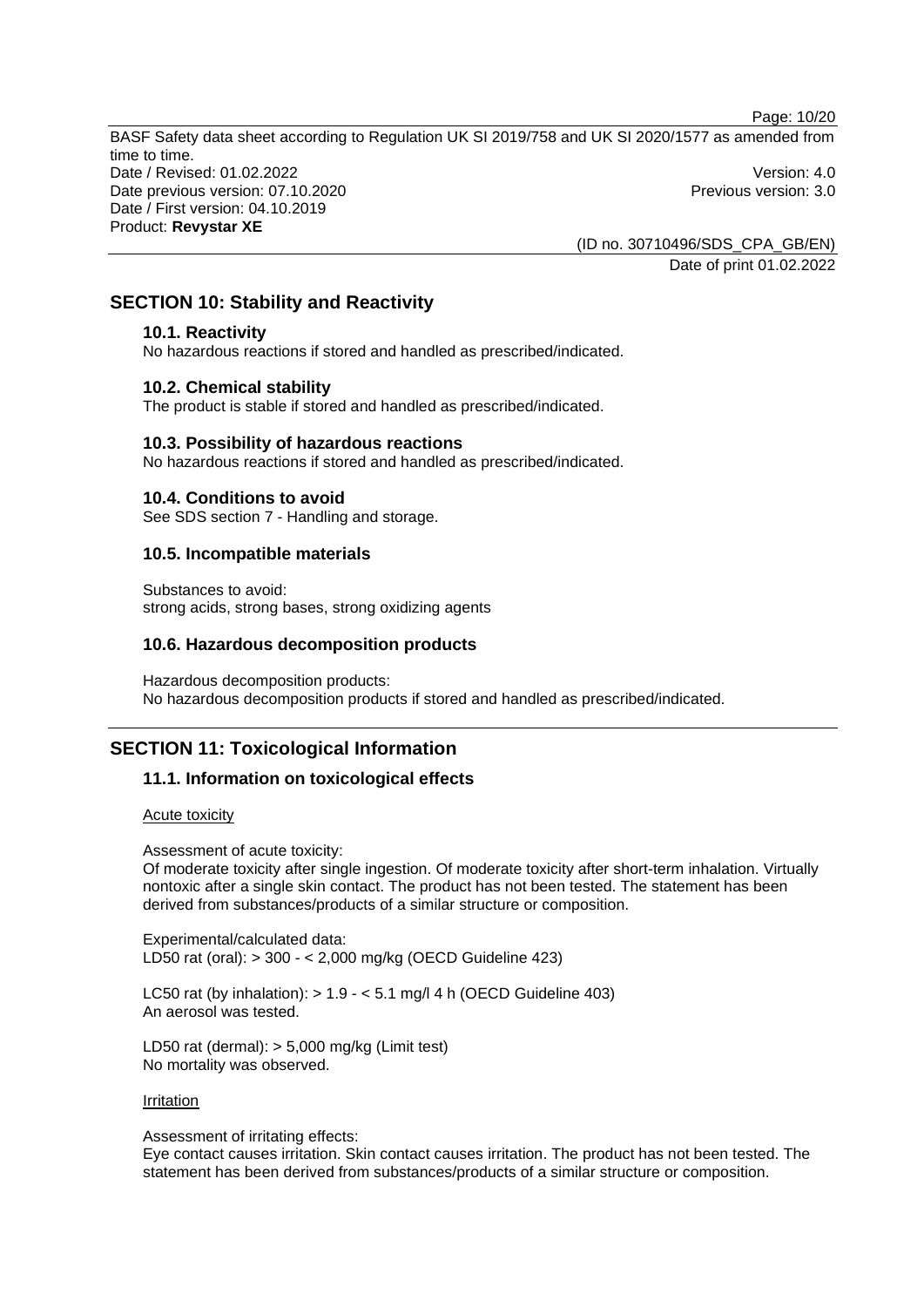BASF Safety data sheet according to Regulation UK SI 2019/758 and UK SI 2020/1577 as amended from time to time. Date / Revised: 01.02.2022 Version: 4.0 Date previous version: 07.10.2020 **Previous version: 3.0** Previous version: 3.0 Date / First version: 04.10.2019 Product: **Revystar XE** 

> (ID no. 30710496/SDS\_CPA\_GB/EN) Date of print 01.02.2022

Experimental/calculated data: Skin corrosion/irritation rabbit: Irritant. (OECD Guideline 439)

Serious eye damage/irritation rabbit: Irritant. (OECD Guideline 405)

#### Respiratory/Skin sensitization

Assessment of sensitization:

Sensitization after skin contact possible. The product has not been tested. The statement has been derived from substances/products of a similar structure or composition.

Experimental/calculated data: Mouse Local Lymph Node Assay (LLNA) mouse: sensitizing (similar to OECD guideline 429)

Germ cell mutagenicity

Assessment of mutagenicity:

Mutagenicity tests revealed no genotoxic potential. The product has not been tested. The statement has been derived from the properties of the individual components.

#### **Carcinogenicity**

Assessment of carcinogenicity: The product has not been tested. The statement has been derived from the properties of the individual components.

*Information on: 1H-Pyrazole-4-carboxamide, 3-(difluoromethyl)-1-methyl-N-(3',4',5'-trifluoro[1,1' biphenyl]-2-yl)-; Fluxapyroxad Assessment of carcinogenicity:* 

*Indication of possible carcinogenic effect in animal tests. The effect is caused by an animal specific mechanism that has no human counter part.*  -----------------------------------

Reproductive toxicity

Assessment of reproduction toxicity: The product has not been tested. The statement has been derived from the properties of the individual components.

*Information on: 1H-Pyrazole-4-carboxamide, 3-(difluoromethyl)-1-methyl-N-(3',4',5'-trifluoro[1,1' biphenyl]-2-yl)-; Fluxapyroxad Assessment of reproduction toxicity: The results of animal studies gave no indication of a fertility impairing effect.*  ----------------------------------

Developmental toxicity

Assessment of teratogenicity:

The product has not been tested. The statement has been derived from the properties of the individual components.

Page: 11/20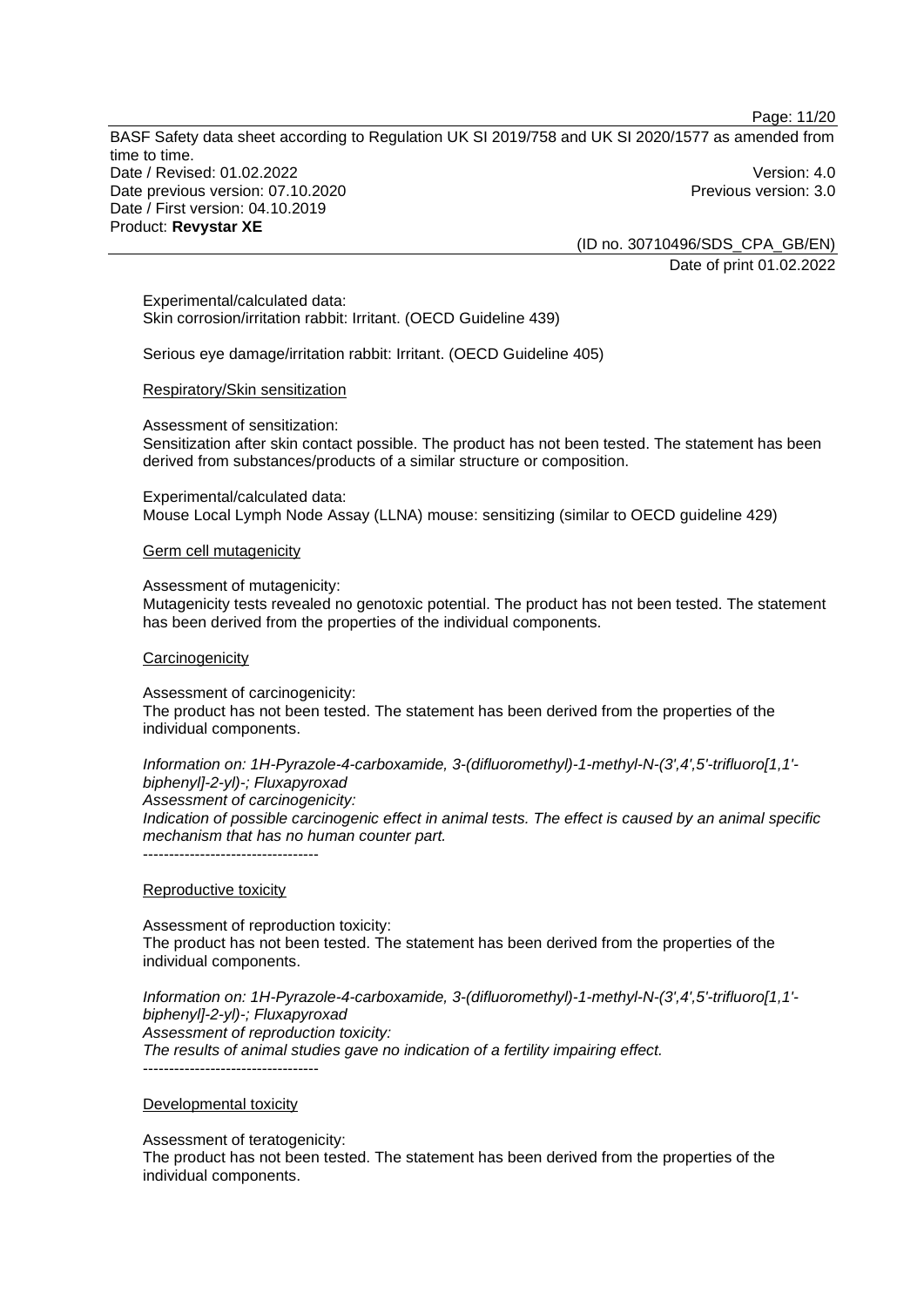Page: 12/20

BASF Safety data sheet according to Regulation UK SI 2019/758 and UK SI 2020/1577 as amended from time to time. Date / Revised: 01.02.2022 Version: 4.0 Date previous version: 07.10.2020 **Previous version: 3.0** Previous version: 3.0 Date / First version: 04.10.2019 Product: **Revystar XE** 

(ID no. 30710496/SDS\_CPA\_GB/EN) Date of print 01.02.2022

# *Information on: N,N-Dimethyldecan-1-amide Assessment of teratogenicity:*

*The substance did not cause malformations in animal studies; however, toxicity to development was observed at high doses that were toxic to the parental animals. The product has not been tested. The statement has been derived from substances/products of a similar structure or composition.* 

*Information on: N,N-Dimethyloctanamide Assessment of teratogenicity: The substance did not cause malformations in animal studies; however, toxicity to development was observed at high doses that were toxic to the parental animals. The product has not been tested. The statement has been derived from substances/products of a similar structure or composition.* 

*Information on: 2-Pyrrolidone Assessment of teratogenicity: Causes developmental effects in animals at high, maternally toxic doses.*  ----------------------------------

Specific target organ toxicity (single exposure)

Assessment of STOT single: Causes temporary irritation of the respiratory tract.

Remarks: The product has not been tested. The statement has been derived from the properties of the individual components.

Repeated dose toxicity and Specific target organ toxicity (repeated exposure)

Assessment of repeated dose toxicity:

The product has not been tested. The statement has been derived from the properties of the individual components.

*Information on: 1H-1,2,4-Triazole-1-ethanol, α-[4-(4-chlorophenoxy)-2-(trifluoromethyl)phenyl]-αmethyl-Assessment of repeated dose toxicity: Repeated oral exposure to large quantities may affect certain organs. Liver* 

*Information on: 1H-Pyrazole-4-carboxamide, 3-(difluoromethyl)-1-methyl-N-(3',4',5'-trifluoro[1,1' biphenyl]-2-yl)-; Fluxapyroxad Assessment of repeated dose toxicity: Adaptive effects were observed after repeated exposure in animal studies.* 

*Information on: N,N-Dimethyloctanamide Assessment of repeated dose toxicity: The product has not been tested. The statement has been derived from substances/products of a similar structure or composition. After repeated exposure the prominent effect is local irritation.* 

*Information on: N,N-Dimethyldecan-1-amide Assessment of repeated dose toxicity:* 

*The product has not been tested. The statement has been derived from substances/products of a similar structure or composition. After repeated exposure the prominent effect is local irritation.*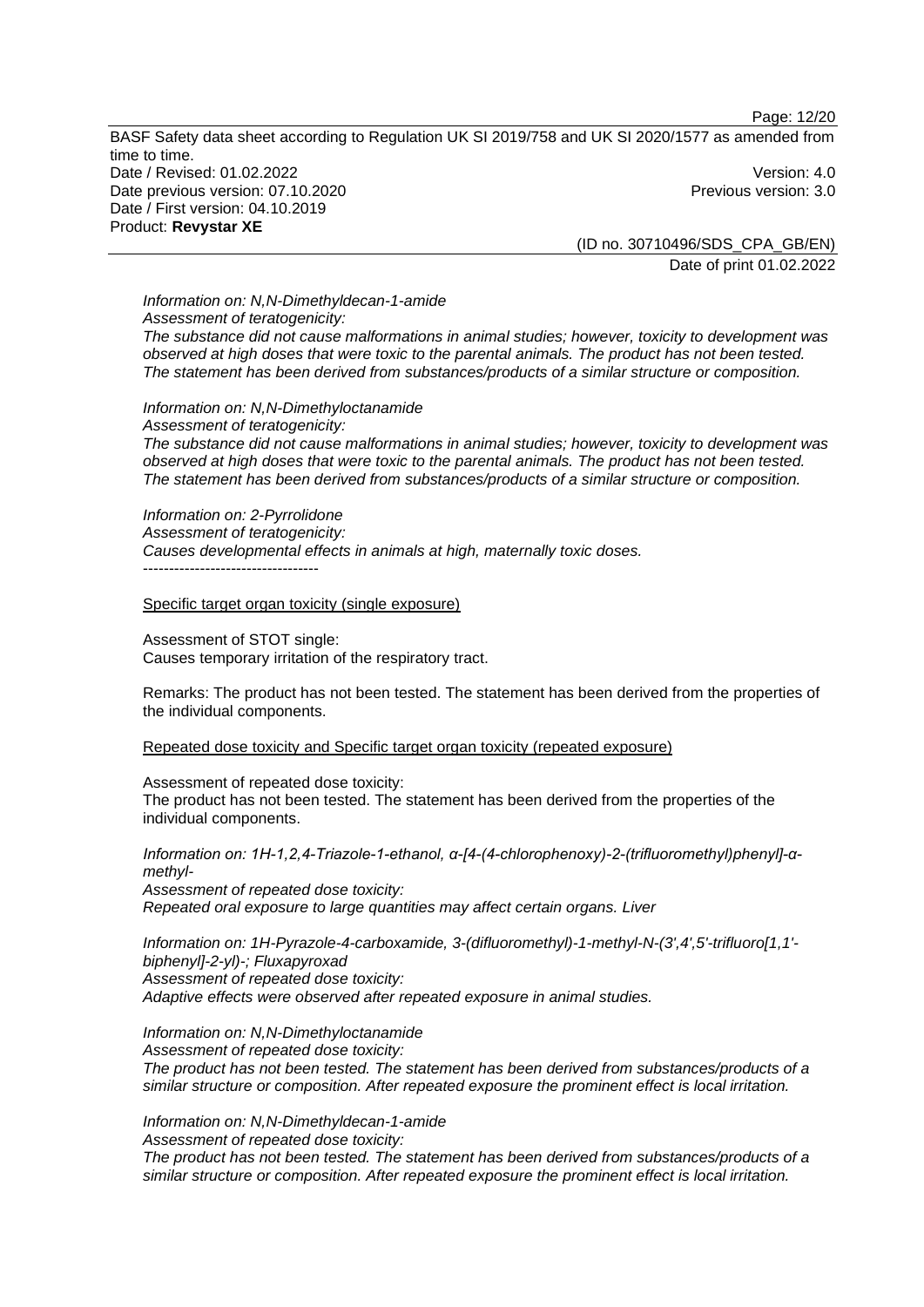Page: 13/20

BASF Safety data sheet according to Regulation UK SI 2019/758 and UK SI 2020/1577 as amended from time to time. Date / Revised: 01.02.2022 Version: 4.0 Date previous version: 07.10.2020 **Previous version: 3.0** Previous version: 3.0 Date / First version: 04.10.2019 Product: **Revystar XE** 

(ID no. 30710496/SDS\_CPA\_GB/EN) Date of print 01.02.2022

*Information on: 2-Pyrrolidone Assessment of repeated dose toxicity: The substance may cause damage to the kidney after repeated ingestion of high doses, as shown in animal studies.*  ----------------------------------

Aspiration hazard

No aspiration hazard expected. The product has not been tested. The statement has been derived from the properties of the individual components.

Other relevant toxicity information

Misuse can be harmful to health.

# **SECTION 12: Ecological Information**

#### **12.1. Toxicity**

Assessment of aquatic toxicity: Toxic to aquatic life with long lasting effects. The product has not been tested. The statement has been derived from substances/products of a similar structure or composition.

Toxicity to fish: LC50 (96 h) 1.14 mg/l, Oncorhynchus mykiss (static)

Aquatic invertebrates: EC50 (48 h) 2.56 mg/l, Daphnia magna

Aquatic plants: EC50 (72 h) 29.319 mg/l (growth rate), Pseudokirchneriella subcapitata

EC10 (72 h) 1.816 mg/l (growth rate), Pseudokirchneriella subcapitata

*Information on: 1H-1,2,4-Triazole-1-ethanol, α-[4-(4-chlorophenoxy)-2-(trifluoromethyl)phenyl]-αmethyl-Chronic toxicity to fish: (36 d) 0.027 mg/l, Brachydanio rerio* 

*Information on: 1H-Pyrazole-4-carboxamide, 3-(difluoromethyl)-1-methyl-N-(3',4',5'-trifluoro[1,1' biphenyl]-2-yl)-; Fluxapyroxad Chronic toxicity to fish: No observed effect concentration (33 d) 0.0359 mg/l, Pimephales promelas (OECD Guideline 210, Flow through.)*  ----------------------------------

*Information on: 1H-1,2,4-Triazole-1-ethanol, α-[4-(4-chlorophenoxy)-2-(trifluoromethyl)phenyl]-αmethyl-*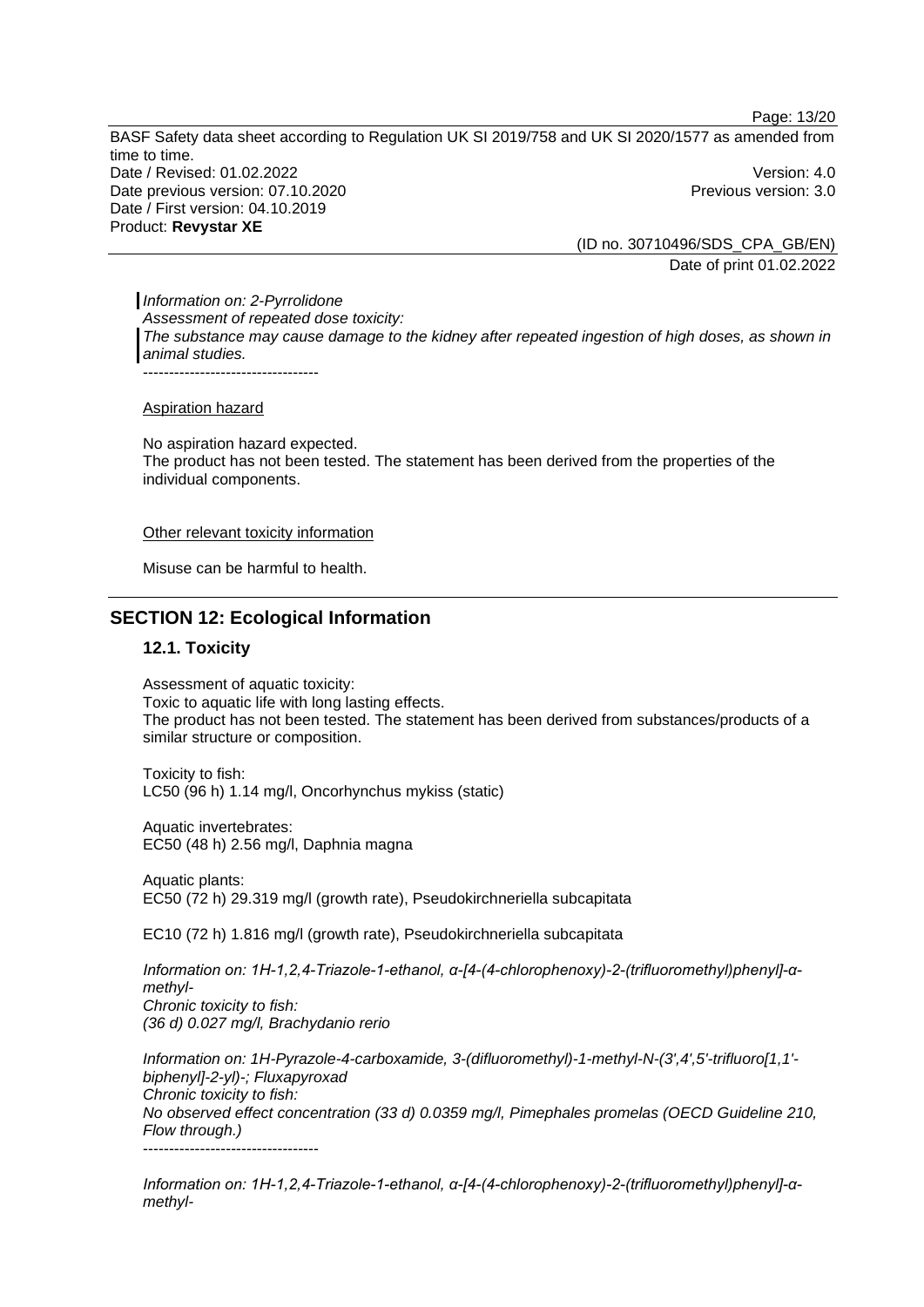Page: 14/20

BASF Safety data sheet according to Regulation UK SI 2019/758 and UK SI 2020/1577 as amended from time to time. Date / Revised: 01.02.2022 Version: 4.0 Date previous version: 07.10.2020 **Previous version: 3.0** Previous version: 3.0 Date / First version: 04.10.2019 Product: **Revystar XE** 

> (ID no. 30710496/SDS\_CPA\_GB/EN) Date of print 01.02.2022

*Chronic toxicity to aquatic invertebrates: No observed effect concentration (21 d) 0.01 mg/l, Daphnia magna* 

*Information on: 1H-Pyrazole-4-carboxamide, 3-(difluoromethyl)-1-methyl-N-(3',4',5'-trifluoro[1,1' biphenyl]-2-yl)-; Fluxapyroxad Chronic toxicity to aquatic invertebrates: No observed effect concentration (21 d) 0.5 mg/l, Daphnia magna (OECD Guideline 211, semistatic)*  -----------------------------------

# **12.2. Persistence and degradability**

Assessment biodegradation and elimination (H2O): The product has not been tested. The statement has been derived from the properties of the individual components.

*Information on: 1H-1,2,4-Triazole-1-ethanol, α-[4-(4-chlorophenoxy)-2-(trifluoromethyl)phenyl]-αmethyl-Assessment biodegradation and elimination (H2O): Not readily biodegradable (by OECD criteria).* 

*Information on: 1H-Pyrazole-4-carboxamide, 3-(difluoromethyl)-1-methyl-N-(3',4',5'-trifluoro[1,1' biphenyl]-2-yl)-; Fluxapyroxad Assessment biodegradation and elimination (H2O): Not readily biodegradable (by OECD criteria).*  ----------------------------------

# **12.3. Bioaccumulative potential**

Assessment bioaccumulation potential: The product has not been tested. The statement has been derived from the properties of the individual components.

*Information on: 1H-1,2,4-Triazole-1-ethanol, α-[4-(4-chlorophenoxy)-2-(trifluoromethyl)phenyl]-αmethyl-Bioaccumulation potential:* 

*Bioconcentration factor (BCF): 385 Does not accumulate in organisms.* 

*Information on: 1H-Pyrazole-4-carboxamide, 3-(difluoromethyl)-1-methyl-N-(3',4',5'-trifluoro[1,1' biphenyl]-2-yl)-; Fluxapyroxad Bioaccumulation potential:* 

*Bioconcentration factor (BCF): 36 - 37 (28 d), Lepomis macrochirus (OECD-Guideline 305) Does not accumulate in organisms.*  -----------------------------------

# **12.4. Mobility in soil**

Assessment transport between environmental compartments: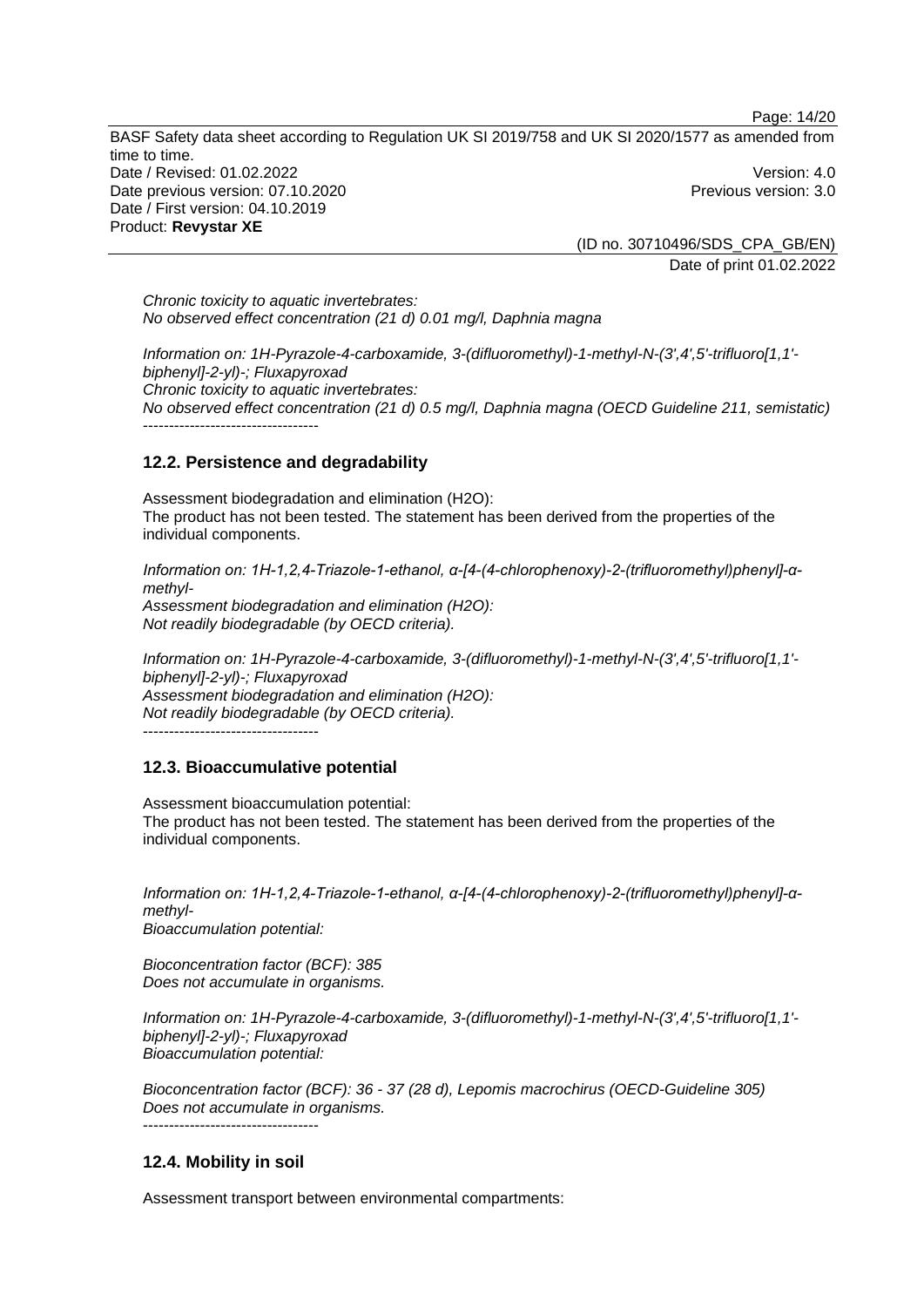Page: 15/20

BASF Safety data sheet according to Regulation UK SI 2019/758 and UK SI 2020/1577 as amended from time to time. Date / Revised: 01.02.2022 Version: 4.0 Date previous version: 07.10.2020 **Previous version: 3.0** Previous version: 3.0 Date / First version: 04.10.2019 Product: **Revystar XE** 

(ID no. 30710496/SDS\_CPA\_GB/EN) Date of print 01.02.2022

Adsorption in soil: The product has not been tested. The statement has been derived from the properties of the individual components.

*Information on: 1H-1,2,4-Triazole-1-ethanol, α-[4-(4-chlorophenoxy)-2-(trifluoromethyl)phenyl]-αmethyl-*

*Assessment transport between environmental compartments: Adsorption in soil: Following exposure to soil, adsorption to solid soil particles is probable, therefore contamination of groundwater is not expected.*

*Information on: 1H-Pyrazole-4-carboxamide, 3-(difluoromethyl)-1-methyl-N-(3',4',5'-trifluoro[1,1' biphenyl]-2-yl)-; Fluxapyroxad Assessment transport between environmental compartments: Adsorption in soil: Following exposure to soil, adsorption to solid soil particles is probable, therefore contamination of groundwater is not expected.*

----------------------------------

# **12.5. Results of PBT and vPvB assessment**

The product does not contain a substance fulfilling the PBT (persistent/bioaccumulative/toxic) criteria or the vPvB (very persistent/very bioaccumulative) criteria.

### **12.6. Other adverse effects**

The product does not contain substances that are listed in Regulation (EC) 1005/2009 on substances that deplete the ozone layer.

### **12.7. Additional information**

Other ecotoxicological advice: Do not discharge product into the environment without control.

# **SECTION 13: Disposal Considerations**

### **13.1. Waste treatment methods**

Must be disposed of or incinerated in accordance with local regulations.

The UK Environmental Protection (Duty of Care) Regulations (EP) and amendments should be noted (United Kingdom).

This product and any uncleaned containers must be disposed of as hazardous waste in accordance with the 2005 Hazardous Waste Regulations and amendments (United Kingdom)

Contaminated packaging:

Contaminated packaging should be emptied as far as possible and disposed of in the same manner as the substance/product.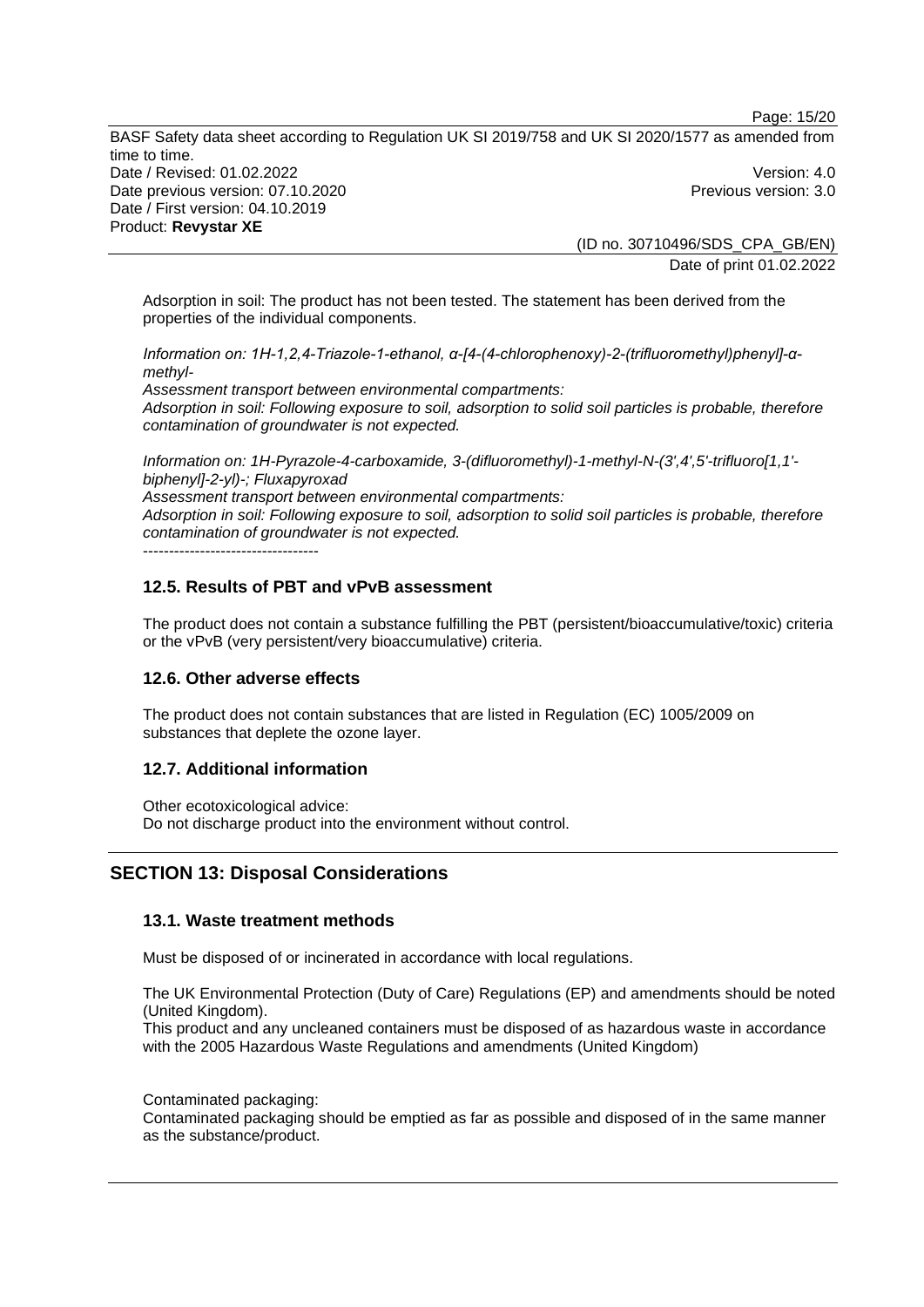Page: 16/20 BASF Safety data sheet according to Regulation UK SI 2019/758 and UK SI 2020/1577 as amended from time to time. Date / Revised: 01.02.2022 Version: 4.0 Date previous version: 07.10.2020 **Previous version: 3.0** Previous version: 3.0 Date / First version: 04.10.2019 Product: **Revystar XE** 

(ID no. 30710496/SDS\_CPA\_GB/EN) Date of print 01.02.2022

# **SECTION 14: Transport Information**

# **Land transport**

### ADR

| UN number or ID number:<br>UN proper shipping name:<br>Transport hazard class(es):<br>Packing group:<br>Environmental hazards:<br>Special precautions for<br>user: | UN3082<br>ENVIRONMENTALLY HAZARDOUS SUBSTANCE, LIQUID,<br>N.O.S. (contains FLUXAPYROXAD, TRIAZOLE DERIVATIVE)<br>9, EHSM<br>Ш<br>yes<br>None known |
|--------------------------------------------------------------------------------------------------------------------------------------------------------------------|----------------------------------------------------------------------------------------------------------------------------------------------------|
| <b>RID</b>                                                                                                                                                         |                                                                                                                                                    |
| UN number or ID number:<br>UN proper shipping name:                                                                                                                | <b>UN3082</b><br>ENVIRONMENTALLY HAZARDOUS SUBSTANCE, LIQUID,<br>N.O.S. (contains FLUXAPYROXAD, TRIAZOLE DERIVATIVE)                               |
| Transport hazard class(es):<br>Packing group:<br>Environmental hazards:<br>Special precautions for<br>user:                                                        | 9, EHSM<br>Ш<br>yes<br>None known                                                                                                                  |
|                                                                                                                                                                    |                                                                                                                                                    |

#### **Inland waterway transport**  ADN

| UN number or ID number:<br>UN proper shipping name:                                                         | UN3082<br>ENVIRONMENTALLY HAZARDOUS SUBSTANCE, LIQUID,<br>N.O.S. (contains FLUXAPYROXAD, TRIAZOLE DERIVATIVE) |
|-------------------------------------------------------------------------------------------------------------|---------------------------------------------------------------------------------------------------------------|
| Transport hazard class(es):<br>Packing group:<br>Environmental hazards:<br>Special precautions for<br>user: | 9, EHSM<br>Ш<br>ves<br>None known                                                                             |

Transport in inland waterway vessel Not evaluated

### **Sea transport**

# IMDG

| UN number or ID number:  |
|--------------------------|
| UN proper shipping name: |

**UN 3082** ENVIRONMENTALLY HAZARDOUS SUBSTANCE, LIQUID, N.O.S. (contains FLUXAPYROXAD, TRIAZOLE DERIVATIVE)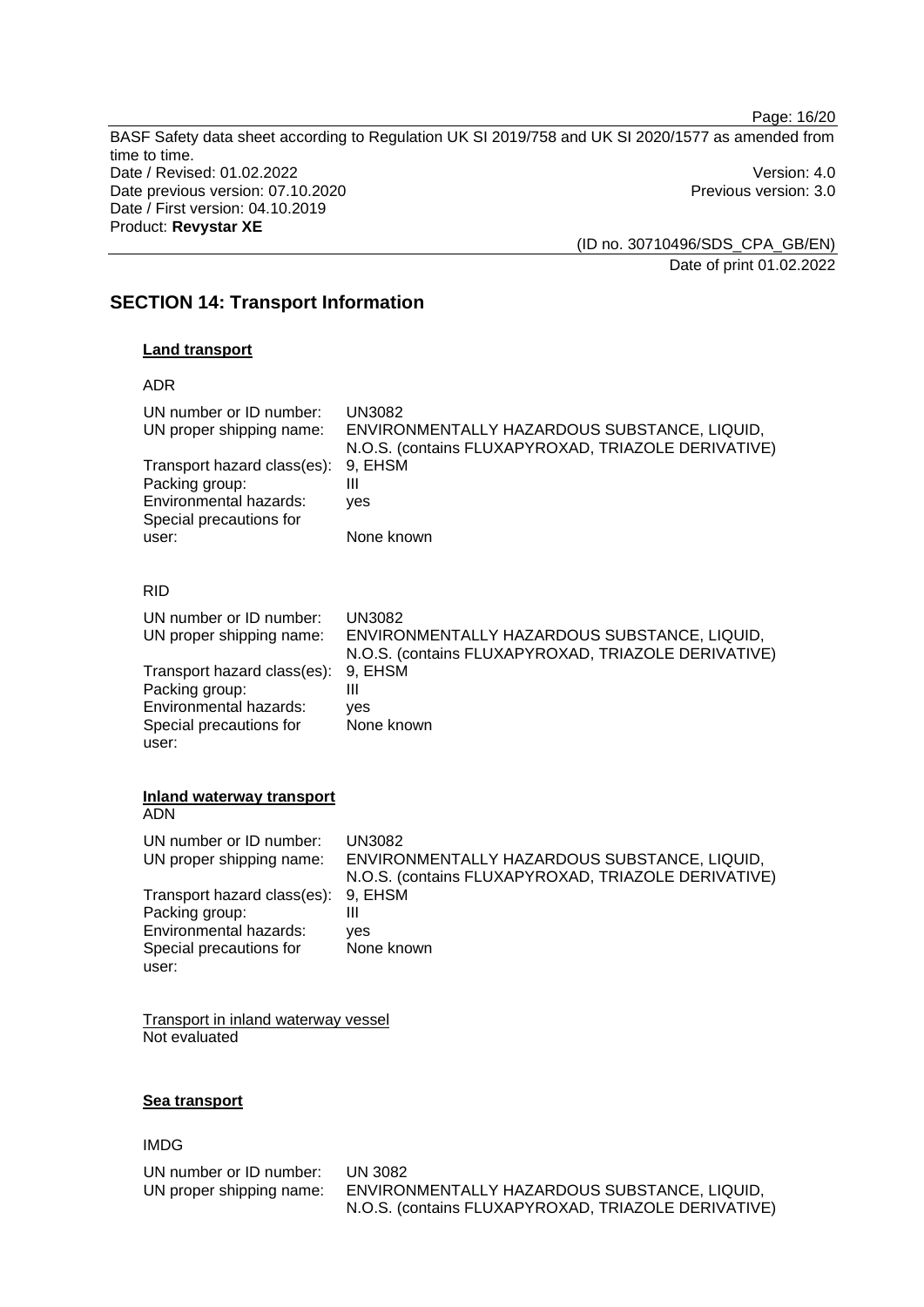Page: 17/20

BASF Safety data sheet according to Regulation UK SI 2019/758 and UK SI 2020/1577 as amended from time to time. Date / Revised: 01.02.2022 Version: 4.0 Date previous version: 07.10.2020 **Previous version: 3.0** Previous version: 3.0 Date / First version: 04.10.2019 Product: **Revystar XE** 

(ID no. 30710496/SDS\_CPA\_GB/EN) Date of print 01.02.2022

| Transport hazard class(es): 9, EHSM |                       |
|-------------------------------------|-----------------------|
| Packing group:                      | Ш                     |
| Environmental hazards:              | ves                   |
|                                     | Marine pollutant: YES |
| Special precautions for             | None known            |
| user:                               |                       |

**Air transport** 

### IATA/ICAO

| UN number or ID number:             | UN 3082                                             |
|-------------------------------------|-----------------------------------------------------|
| UN proper shipping name:            | ENVIRONMENTALLY HAZARDOUS SUBSTANCE, LIQUID,        |
|                                     | N.O.S. (contains FLUXAPYROXAD, TRIAZOLE DERIVATIVE) |
| Transport hazard class(es): 9, EHSM |                                                     |
| Packing group:                      | Ш                                                   |
| Environmental hazards:              | <b>ves</b>                                          |
| Special precautions for             | None known                                          |
| user:                               |                                                     |

# **14.1. UN number or ID number**

See corresponding entries for "UN number or ID number" for the respective regulations in the tables above.

### **14.2. UN proper shipping name**

See corresponding entries for "UN proper shipping name" for the respective regulations in the tables above.

# **14.3. Transport hazard class(es)**

See corresponding entries for "Transport hazard class(es)" for the respective regulations in the tables above.

### **14.4. Packing group**

See corresponding entries for "Packing group" for the respective regulations in the tables above.

### **14.5. Environmental hazards**

See corresponding entries for "Environmental hazards" for the respective regulations in the tables above.

### **14.6. Special precautions for user**

See corresponding entries for "Special precautions for user" for the respective regulations in the tables above.

### **14.7. Maritime transport in bulk according to IMO instruments**

Maritime transport in bulk is not intended.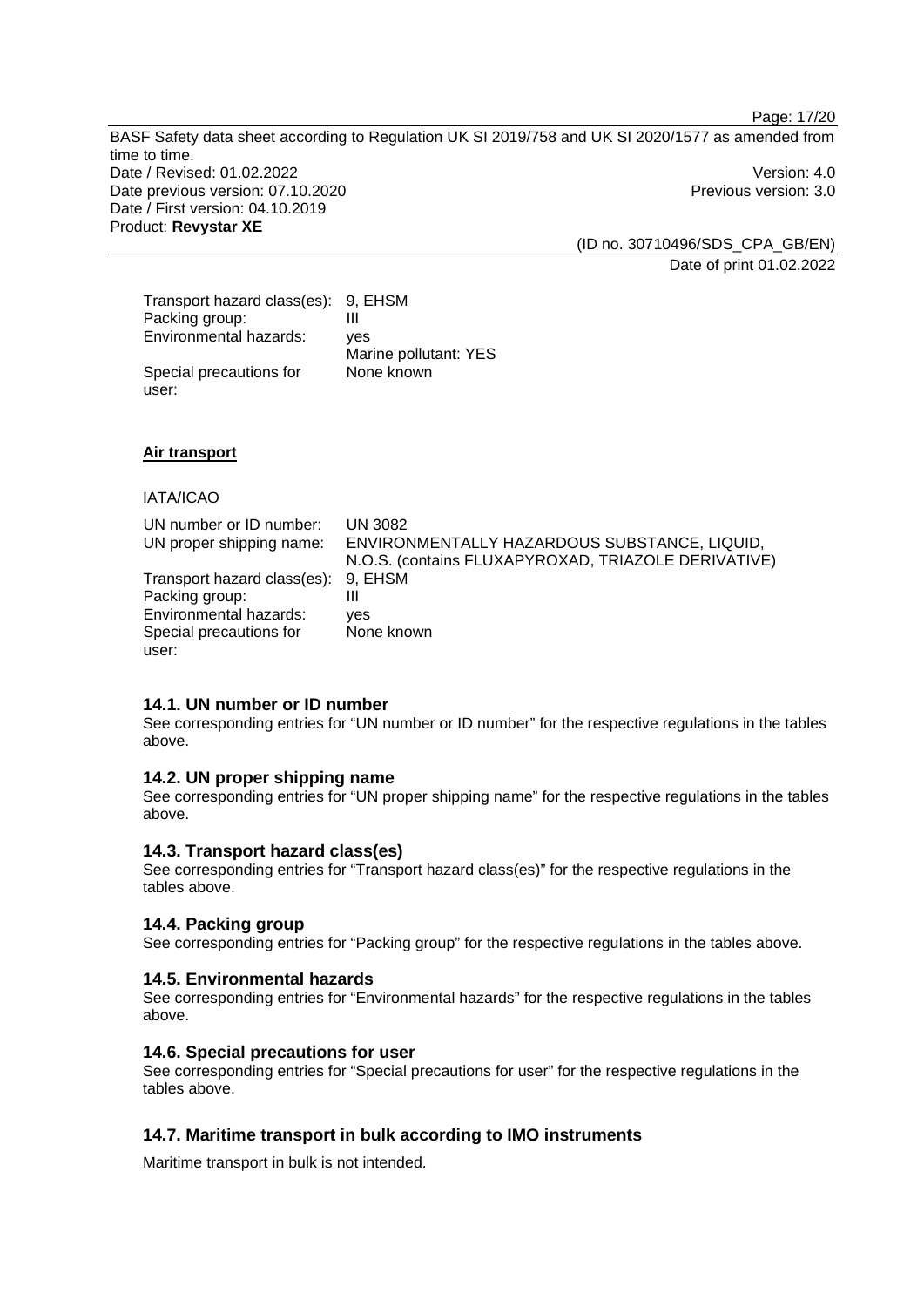Page: 18/20 BASF Safety data sheet according to Regulation UK SI 2019/758 and UK SI 2020/1577 as amended from time to time. Date / Revised: 01.02.2022 Version: 4.0 Date previous version: 07.10.2020 **Previous version: 3.0** Previous version: 3.0 Date / First version: 04.10.2019 Product: **Revystar XE** 

> (ID no. 30710496/SDS\_CPA\_GB/EN) Date of print 01.02.2022

## **Further information**

Product may be shipped as non-hazardous in suitable packages containing a net quantity of 5 L or less under the provisions of various regulatory agencies: ADR, RID, ADN: Special Provision 375; IMDG: 2.10.2.7; IATA: A197; TDG: Special Provision 99(2); 49CFR: §171.4 (c) (2) and also the Special Provision 375 in Appendix B which is regulated in China "Regulations Concerning Road Transportation of Dangerous Goods Part 3: Index of dangerous goods name and transportation requirements" (JT/T 617.3)

This product is subject to the most recent edition of "The Carriage of Dangerous Goods and Use of Transportable Pressure Equipment Regulations" and their amendments (United Kingdom).

# **SECTION 15: Regulatory Information**

### **15.1. Safety, health and environmental regulations/legislation specific for the substance or mixture**

Prohibitions, Restrictions and Authorizations

Annex XVII of Regulation (EC) No 1907/2006: Number on List: 3, 75

Restrictions of Regulation (EC) No 1907/2006, Annex XVII, do not apply for the intended use(s) of the product given in this SDS.

Directive 2012/18/EU - Control of Major Accident Hazards involving dangerous substances (EU): List entry in regulation: E2

EUH208: Contains a solution of a methacrylate-based polymer. May produce an allergic reaction.

This product is classified under the European CLP Regulation. (United Kingdom) The data should be considered when making any assessment under the Control of Substances Hazardous to Health Regulations (COSHH), and related guidance, for example, 'COSHH Essentials' (United Kingdom).

This product may be subject to the Control of Major Accident Hazards Regulations (COMAH), and amendments if specific threshold tonnages are exceeded (United Kingdom).

### **15.2. Chemical Safety Assessment**

Advice on product handling can be found in sections 7 and 8 of this safety data sheet.

# **SECTION 16: Other Information**

For proper and safe use of this product, please refer to the approval conditions laid down on the product label.

Full text of the classifications, including the hazard classes and the hazard statements, if mentioned in section 2 or 3: Acute Tox. Acute toxicity

Skin Corr./Irrit. Skin corrosion/irritation Skin Sens. Skin sensitization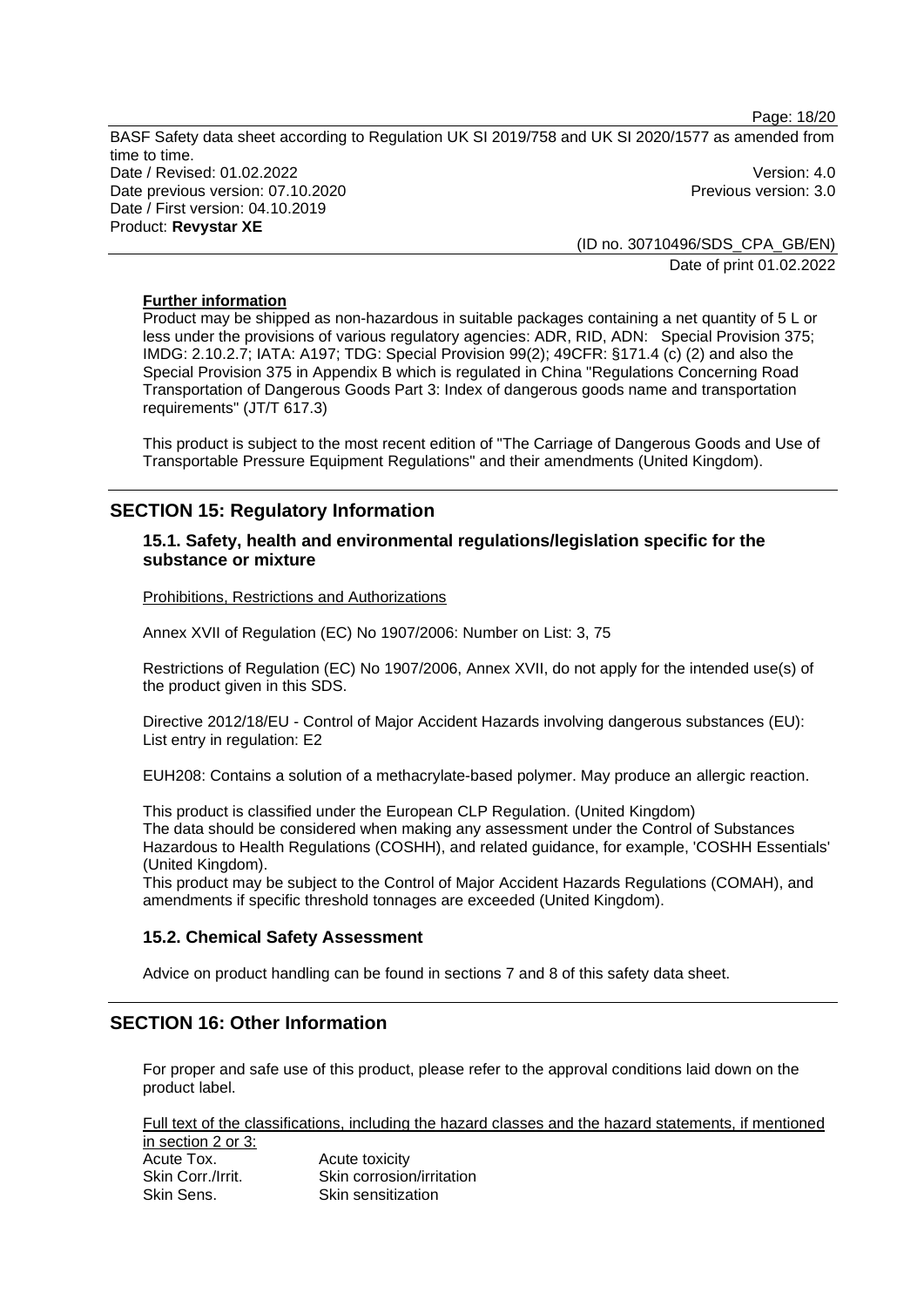Page: 19/20

BASF Safety data sheet according to Regulation UK SI 2019/758 and UK SI 2020/1577 as amended from time to time. Date / Revised: 01.02.2022 Version: 4.0 Date previous version: 07.10.2020 **Previous version: 3.0** Previous version: 3.0 Date / First version: 04.10.2019 Product: **Revystar XE** 

(ID no. 30710496/SDS\_CPA\_GB/EN) Date of print 01.02.2022

| Eye Dam./Irrit.        | Serious eye damage/eye irritation                                   |
|------------------------|---------------------------------------------------------------------|
| STOT SE                | Specific target organ toxicity — single exposure                    |
| Repr.                  | Reproductive toxicity                                               |
| <b>Aquatic Chronic</b> | Hazardous to the aquatic environment - chronic                      |
| <b>Aquatic Acute</b>   | Hazardous to the aquatic environment - acute                        |
| Asp. Tox.              | Aspiration hazard                                                   |
| H302                   | Harmful if swallowed.                                               |
| H315                   | Causes skin irritation.                                             |
| H317                   | May cause an allergic skin reaction.                                |
| H318                   | Causes serious eye damage.                                          |
| H332                   | Harmful if inhaled.                                                 |
| H <sub>335</sub>       | May cause respiratory irritation.                                   |
| H362                   | May cause harm to breast-fed children.                              |
| H411                   | Toxic to aquatic life with long lasting effects.                    |
| <b>EUH401</b>          | To avoid risks to human health and the environment, comply with the |
|                        | instructions for use.                                               |
| H400                   | Very toxic to aquatic life.                                         |
| H410                   | Very toxic to aquatic life with long lasting effects.               |
| H319                   | Causes serious eye irritation.                                      |
| H412                   | Harmful to aquatic life with long lasting effects.                  |
| H304                   | May be fatal if swallowed and enters airways.                       |
| <b>H360D</b>           | May damage the unborn child.                                        |
| <b>EUH066</b>          | Repeated exposure may cause skin dryness or cracking.               |

### Abbreviations

ADR = The European Agreement concerning the International Carriage of Dangerous Goods by Road. ADN = The European Agreement concerning the International Carriage of Dangerous Goods by Inland waterways. ATE = Acute Toxicity Estimates. CAO = Cargo Aircraft Only. CAS = Chemical Abstract Service. CLP = Classification, Labelling and Packaging of substances and mixtures. DIN = German national organization for standardization. DNEL = Derived No Effect Level. EC50 = Effective concentration median for 50% of the population.  $EC = European Community$ .  $EN = European Standards$ . IARC = International Agency for Research on Cancer. IATA = International Air Transport Association. IBC-Code = Intermediate Bulk Container code. IMDG = International Maritime Dangerous Goods Code. ISO = International Organization for Standardization. STEL = Short-Term Exposure Limit. LC50 = Lethal concentration median for 50% of the population. LD50 = Lethal dose median for 50% of the population. TLV = Threshold Limit Value. MARPOL = The International Convention for the Prevention of Pollution from Ships. NEN = Dutch Norm. NOEC = No Observed Effect Concentration. OEL = Occupational Exposure Limit. OECD = Organization for Economic Cooperation and Development. PBT = Persistent, Bioaccumulative and Toxic. PNEC = Predicted No Effect Level. PPM = Parts per million. RID = The European Agreement concerning the International Carriage of Dangerous Goods by Rail. TWA = Time Weight Average. UN-number = UN number at transport.  $vPvB$  = very Persistent and very Bioaccumulative.

The data contained in this safety data sheet are based on our current knowledge and experience and describe the product only with regard to safety requirements. This safety data sheet is neither a Certificate of Analysis (CoA) nor technical data sheet and shall not be mistaken for a specification agreement. Identified uses in this safety data sheet do neither represent an agreement on the corresponding contractual quality of the substance/mixture nor a contractually designated use. It is the responsibility of the recipient of the product to ensure any proprietary rights and existing laws and legislation are observed.